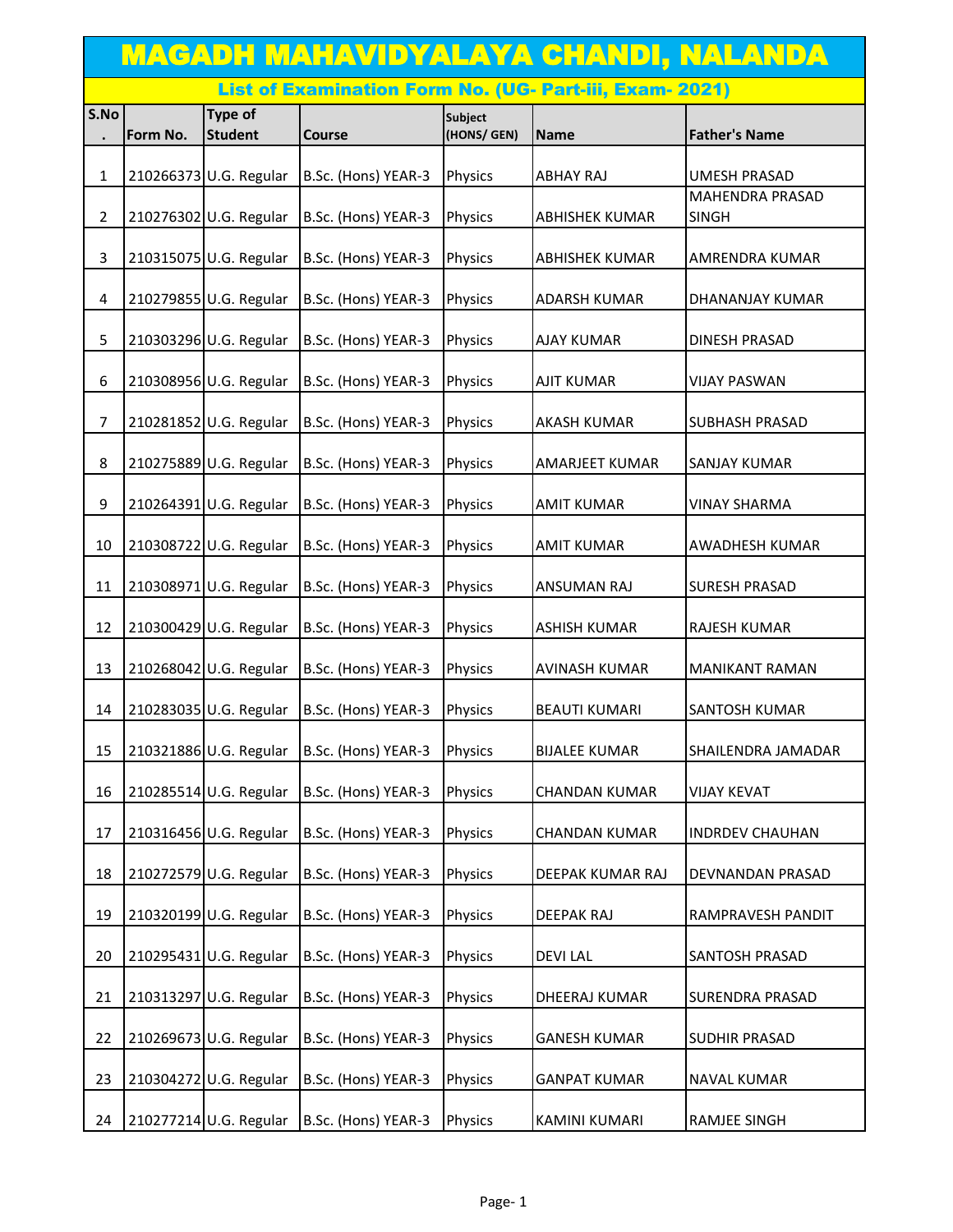| S.No |          | Type of                |                     | Subject        |                              |                         |
|------|----------|------------------------|---------------------|----------------|------------------------------|-------------------------|
|      | Form No. | <b>Student</b>         | Course              | (HONS/ GEN)    | <b>Name</b>                  | <b>Father's Name</b>    |
| 25   |          | 210268336 U.G. Regular | B.Sc. (Hons) YEAR-3 | Physics        | KANHAIYA KUMAR               | SHAMBHU KUMAR SINGH     |
| 26   |          | 210277185 U.G. Regular | B.Sc. (Hons) YEAR-3 | Physics        | <b>KARAN KUMAR</b>           | <b>SUNIL KEVAT</b>      |
| 27   |          | 210296180 U.G. Regular | B.Sc. (Hons) YEAR-3 | Physics        | <b>KAUSHAL KUMAR</b>         | <b>MANOJ BIND</b>       |
| 28   |          | 210283656 U.G. Regular | B.Sc. (Hons) YEAR-3 | Physics        | <b>KUBERI KUMAR</b>          | <b>ARVIND RAM</b>       |
| 29   |          | 210302338 U.G. Regular | B.Sc. (Hons) YEAR-3 | Physics        | <b>KUNDAN KUMAR</b>          | ASHOK SHARMA            |
| 30   |          | 210267329 U.G. Regular | B.Sc. (Hons) YEAR-3 | Physics        | <b>MANISH KUMAR</b>          | <b>SUDAMA TANTI</b>     |
| 31   |          | 210318020 U.G. Regular | B.Sc. (Hons) YEAR-3 | Physics        | MANISHA KUMARI               | SHREE DINESH PRASAD     |
| 32   |          | 210300488 U.G. Regular | B.Sc. (Hons) YEAR-3 | Physics        | MD CHINTU ALAM               | MD ABDUL JABBAR         |
| 33   |          | 210278459 U.G. Regular | B.Sc. (Hons) YEAR-3 | Physics        | <b>MOHIT KUMAR</b>           | <b>SURESH PASWAN</b>    |
| 34   |          | 210279975 U.G. Regular | B.Sc. (Hons) YEAR-3 | Physics        | <b>MONU KUMAR</b>            | DEVKUMAR PRASAD         |
| 35   |          | 210296284 U.G. Regular | B.Sc. (Hons) YEAR-3 | Physics        | <b>NANDU KUMAR</b>           | <b>CHANDU CHAUDHARI</b> |
| 36   |          | 210295483 U.G. Regular | B.Sc. (Hons) YEAR-3 | Physics        | NILKAMAL KUMAR               | DHARMENDRA KUMAR        |
| 37   |          | 210316409 U.G. Regular | B.Sc. (Hons) YEAR-3 | Physics        | <b>NIRAJ KUMAR</b>           | SACHCHIDANAND<br>SHARMA |
| 38   |          | 210297858 U.G. Regular | B.Sc. (Hons) YEAR-3 | Physics        | NITISH KUMAR                 | <b>KEDAR BIND</b>       |
| 39   |          | 210284132 U.G. Regular | B.Sc. (Hons) YEAR-3 | Physics        | PAWAN KUMAR                  | KAPILDEV PRASAD         |
| 40   |          | 210276510 U.G. Regular | B.Sc. (Hons) YEAR-3 | <b>Physics</b> | PERYA RANJAN<br><b>KUMAR</b> | RANJAY KUMAR            |
| 41   |          | 210313258 U.G. Regular | B.Sc. (Hons) YEAR-3 | Physics        | PRADUM KUMAR                 | <b>ANIL KUMAR</b>       |
| 42   |          | 210307040 U.G. Regular | B.Sc. (Hons) YEAR-3 | Physics        | PRAKASH KUMAR                | RAJESHVARY SHARMA       |
| 43   |          | 210308469 U.G. Regular | B.Sc. (Hons) YEAR-3 | Physics        | PRAVEEN KUMAR                | PRADEEP PRASAD          |
| 44   |          | 210293972 U.G. Regular | B.Sc. (Hons) YEAR-3 | Physics        | PRINCE PATEL                 | SANTOSH PRASAD          |
| 45   |          | 210295753 U.G. Regular | B.Sc. (Hons) YEAR-3 | Physics        | PRITI KUMARI                 | SANTOSH KUMAR           |
| 46   |          | 210291031 U.G. Regular | B.Sc. (Hons) YEAR-3 | Physics        | PRIYA KUMARI                 | AKHILESH KUMAR SINGH    |
| 47   |          | 210285894 U.G. Regular | B.Sc. (Hons) YEAR-3 | Physics        | PRIYESH ANAND                | SHIVMANI PRASAD         |
| 48   |          | 210308296 U.G. Regular | B.Sc. (Hons) YEAR-3 | Physics        | PUSHPANJAY KUMAR             | RAJ KUMAR SINGH         |
| 49   |          | 210293654 U.G. Regular | B.Sc. (Hons) YEAR-3 | Physics        | RAGINI KUMARI                | SATYENDRA PRASAD        |
| 50   |          | 210288453 U.G. Regular | B.Sc. (Hons) YEAR-3 | Physics        | RAHUL KUMAR                  | <b>VINOD KUMAR</b>      |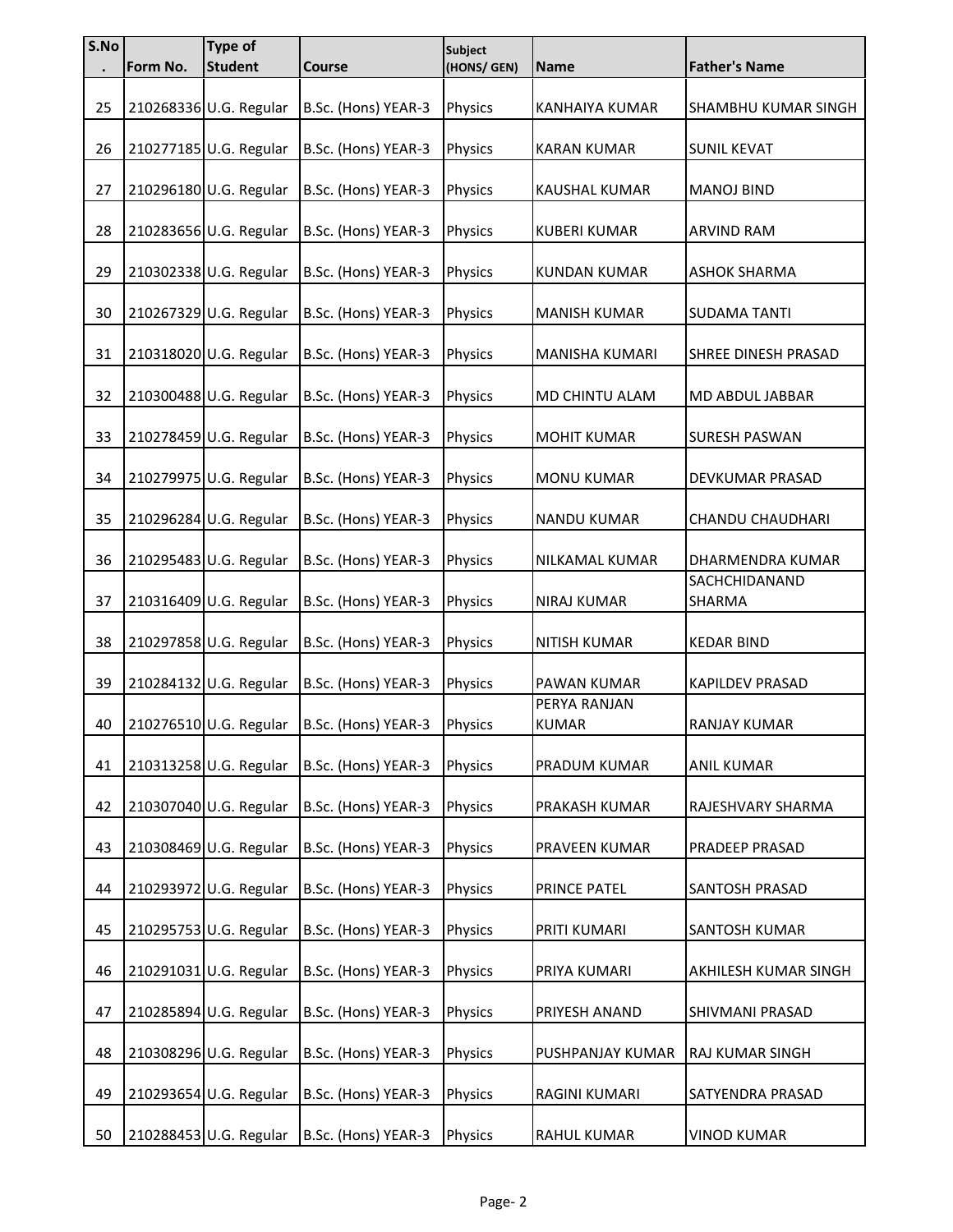| S.No | Form No. | Type of<br><b>Student</b> | Course              | Subject<br>(HONS/ GEN) | <b>Name</b>                 | <b>Father's Name</b>            |
|------|----------|---------------------------|---------------------|------------------------|-----------------------------|---------------------------------|
|      |          |                           |                     |                        |                             |                                 |
| 51   |          | 210298513 U.G. Regular    | B.Sc. (Hons) YEAR-3 | Physics                | <b>RAHUL KUMAR</b>          | <b>ANIL PRASAD</b>              |
| 52   |          | 210294061 U.G. Regular    | B.Sc. (Hons) YEAR-3 | Physics                | <b>RAJ KUMAR</b>            | <b>JAGDISH SHARMA</b>           |
| 53   |          | 210278956 U.G. Regular    | B.Sc. (Hons) YEAR-3 | Physics                | RAJA KUMAR                  | RAJ KUMAR PRASAD                |
| 54   |          | 210315022 U.G. Regular    | B.Sc. (Hons) YEAR-3 | Physics                | RAJEEV KUMAR                | LAL BABU RAI                    |
|      |          |                           |                     |                        |                             | <b>MANOJ KUMAR</b>              |
| 55   |          | 210284070 U.G. Regular    | B.Sc. (Hons) YEAR-3 | Physics                | RAJNANDNI RAJ               | CHAUDHARY                       |
| 56   |          | 210297957 U.G. Regular    | B.Sc. (Hons) YEAR-3 | Physics                | <b>RAMNATH KUMAR</b>        | <b>AVADHESH THAKUR</b>          |
| 57   |          | 210305881 U.G. Regular    | B.Sc. (Hons) YEAR-3 | Physics                | RANDHIR KUMAR               | <b>BIRANDRA PRASAD</b>          |
| 58   |          | 210301186 U.G. Regular    | B.Sc. (Hons) YEAR-3 | Physics                | RAUSHAN KUMAR               | KAMLESH MALAKAR                 |
| 59   |          | 210287378 U.G. Regular    | B.Sc. (Hons) YEAR-3 | Physics                | RAUSHAN KUMAR               | JAGDEESH PRASAD                 |
| 60   |          | 210297391 U.G. Regular    | B.Sc. (Hons) YEAR-3 | Physics                | RAVIKANT KUMAR              | NIRANJAN RAVIDAS                |
| 61   |          | 210301334 U.G. Regular    | B.Sc. (Hons) YEAR-3 | Physics                | RAVISHANKAR<br><b>KUMAR</b> | DHANANJAY KUMAR<br><b>VERMA</b> |
| 62   |          | 210286269 U.G. Regular    | B.Sc. (Hons) YEAR-3 | Physics                | ROCKEY KUMAR                | SANJAY KUMAR                    |
| 63   |          | 210287040 U.G. Regular    | B.Sc. (Hons) YEAR-3 | Physics                | <b>SACHIN KUMAR</b>         | <b>SUNIL KUMAR</b>              |
| 64   |          | 210268860 U.G. Regular    | B.Sc. (Hons) YEAR-3 | Physics                | SAIJEE KUMARI               | OM PRAKASH KUMAR                |
| 65   |          | 210316614 U.G. Regular    | B.Sc. (Hons) YEAR-3 | Physics                | SARVJEET KUMAR              | <b>GANESH KEVAT</b>             |
| 66   |          | 210294164 U.G. Regular    | B.Sc. (Hons) YEAR-3 | <b>Physics</b>         | <b>SAURAV KUMAR</b>         | PANKAJ KUMAR                    |
| 67   |          | 210278982 U.G. Regular    | B.Sc. (Hons) YEAR-3 | Physics                | SAURAV KUMAR                | PURUSHOTTAM KUMAR               |
| 68   |          | 210287640 U.G. Regular    | B.Sc. (Hons) YEAR-3 | Physics                | SAURAV KUMAR                | SATISH PRASAD                   |
| 69   |          | 210279243 U.G. Regular    | B.Sc. (Hons) YEAR-3 | Physics                | SAVAR RAJ                   | RAJKUMAR PASWAN                 |
| 70   |          | 210288571 U.G. Regular    | B.Sc. (Hons) YEAR-3 | Physics                | SEEMA KUMARI                | <b>AJAY KUMAR</b>               |
|      |          |                           |                     |                        |                             | SATYENDRA PRASAD                |
| 71   |          | 210290003 U.G. Regular    | B.Sc. (Hons) YEAR-3 | Physics                | SHASHIKANT KUMAR            | YADAV                           |
| 72   |          | 210297403 U.G. Regular    | B.Sc. (Hons) YEAR-3 | Physics                | SHIVANI BHARTI              | <b>MANOJ PRASAD</b>             |
| 73   |          | 210297549 U.G. Regular    | B.Sc. (Hons) YEAR-3 | Physics                | SHIVANI KUMARI              | MUNNU KUMAR                     |
| 74   |          | 210293931 U.G. Regular    | B.Sc. (Hons) YEAR-3 | Physics                | <b>SHRUTI SUMAN</b>         | SANTOSH PRASAD                  |
| 75   |          | 210294169 U.G. Regular    | B.Sc. (Hons) YEAR-3 | Physics                | <b>SHUBHAM KUMAR</b>        | PRAKASH KUMAR                   |
| 76   |          | 210294563 U.G. Regular    | B.Sc. (Hons) YEAR-3 | Physics                | <b>SONAM KUMARI</b>         | VIDYANAND PRASAD                |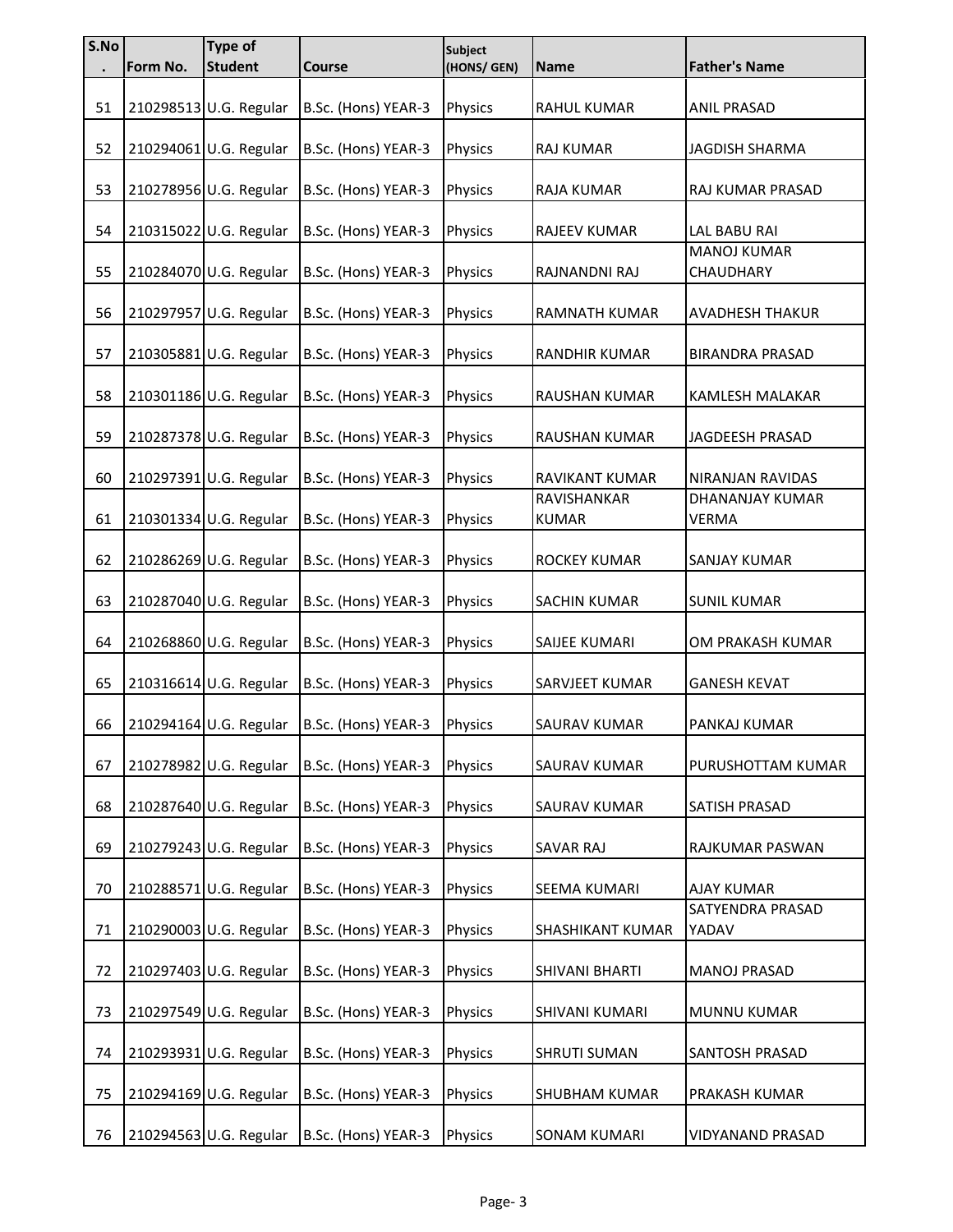| S.No | Form No. | <b>Type of</b><br><b>Student</b> | <b>Course</b>       | <b>Subject</b><br>(HONS/ GEN) | <b>Name</b>                       | <b>Father's Name</b>            |
|------|----------|----------------------------------|---------------------|-------------------------------|-----------------------------------|---------------------------------|
| 77   |          | 210288378 U.G. Regular           | B.Sc. (Hons) YEAR-3 | Physics                       | <b>SUJIT KUMAR</b>                | <b>JAGDISH PANDIT</b>           |
| 78   |          | 210278836 U.G. Regular           | B.Sc. (Hons) YEAR-3 | Physics                       | <b>SUNNY KUMAR</b>                | RAM PRAVESH SHARMA              |
| 79   |          | 210275451 U.G. Regular           | B.Sc. (Hons) YEAR-3 | Physics                       | <b>SUPRIYA BHARTI</b>             | SANJAY KUMAR BHARTI             |
| 80   |          | 210269771 U.G. Regular           | B.Sc. (Hons) YEAR-3 | Physics                       | <b>UMASHANKAR</b><br><b>KUMAR</b> | BIKRAMADITYA KUMAR              |
| 81   |          | 210319989 U.G. Regular           | B.Sc. (Hons) YEAR-3 | Physics                       | VANDANA KUMARI                    | NIPENDRA PRASAD                 |
| 82   |          | 210289795 U.G. Regular           | B.Sc. (Hons) YEAR-3 | Physics                       | <b>VIKASH KUMAR</b>               | UMESH VISHWAKARMA               |
| 83   |          | 210296858 U.G. Regular           | B.Sc. (Hons) YEAR-3 | Physics                       | <b>VINAY KUMAR</b>                | <b>BRAHAMDEV PRASAD</b>         |
| 84   |          | 210304693 U.G. Regular           | B.Sc. (Hons) YEAR-3 | Physics                       | <b>VISHAL KUMAR</b>               | <b>DILIP PRASAD</b>             |
| 85   |          | 210288108 U.G. Regular           | B.Sc. (Hons) YEAR-3 | Chemistry                     | KAMALJEET KUMAR                   | DINESH PRASAD                   |
| 86   |          | 210263427 U.G. Regular           | B.Sc. (Hons) YEAR-3 | Chemistry                     | <b>KUBER KUMAR</b>                | <b>JITENDRA KUMAR</b>           |
| 87   |          | 210279050 U.G. Regular           | B.Sc. (Hons) YEAR-3 | Chemistry                     | <b>MANISH KUMAR</b>               | <b>SUDHIR TANTI</b>             |
| 88   |          | 210290507 U.G. Regular           | B.Sc. (Hons) YEAR-3 | Chemistry                     | MD AZAD                           | <b>MD ASLAM</b>                 |
| 89   |          | 210272411 U.G. Regular           | B.Sc. (Hons) YEAR-3 | Chemistry                     | MONU KUMAR                        | RAM RATAN SINGH                 |
| 90   |          | 210275982 U.G. Regular           | B.Sc. (Hons) YEAR-3 | Chemistry                     | NISHU KUMARI                      | NARAYAN PRASAD                  |
| 91   |          | 210273891 U.G. Regular           | B.Sc. (Hons) YEAR-3 | Chemistry                     | PRADUM KUMAR                      | ANIRUDHD KUMAR SINHA            |
| 92   |          | 210315310 U.G. Regular           | B.Sc. (Hons) YEAR-3 | Chemistry                     | RAHUL KUMAR                       | <b>RANJEET KUMAR</b>            |
| 93   |          | 210284061 U.G. Regular           | B.Sc. (Hons) YEAR-3 | Chemistry                     | RAJ KUMAR SAHANI                  | <b>GHANSHAYAM KEVAT</b>         |
| 94   |          | 210263543 U.G. Regular           | B.Sc. (Hons) YEAR-3 | Chemistry                     | RAJEEV KUMAR                      | BRIJNANDAN PRASAD               |
| 95   |          | 210286728 U.G. Regular           | B.Sc. (Hons) YEAR-3 | Chemistry                     | RAKESH KUMAR                      | <b>BIJINDRA MALAKAR</b>         |
| 96   |          | 210275324 U.G. Regular           | B.Sc. (Hons) YEAR-3 | Chemistry                     | RAKESH RAUSHAN                    | RAJ KISHOR PRASAD               |
| 97   |          | 210284746 U.G. Regular           | B.Sc. (Hons) YEAR-3 | Chemistry                     | RANDHIR KUMAR                     | <b>BIJENDRA GOP</b>             |
| 98   |          | 210289806 U.G. Regular           | B.Sc. (Hons) YEAR-3 | Chemistry                     | <b>ROHIT KUMAR</b>                | RAMJEE RAUT                     |
| 99   |          | 210265204 U.G. Regular           | B.Sc. (Hons) YEAR-3 | Chemistry                     | SAURABH SUMAN                     | SATYENDRA PRASAD                |
| 100  |          | 210306753 U.G. Regular           | B.Sc. (Hons) YEAR-3 | Chemistry                     | SEBI KUMARI                       | <b>BIRENDRA CHAUDHARY</b>       |
| 101  |          | 210292136 U.G. Regular           | B.Sc. (Hons) YEAR-3 | Chemistry                     | <b>SONU KUMAR</b>                 | <b>MANOJ KUMAR</b><br>CHAUDHARY |
| 102  |          | 210280421 U.G. Regular           | B.Sc. (Hons) YEAR-3 | Chemistry                     | <b>SONU KUMAR</b>                 | <b>SANJAY KUMAR</b>             |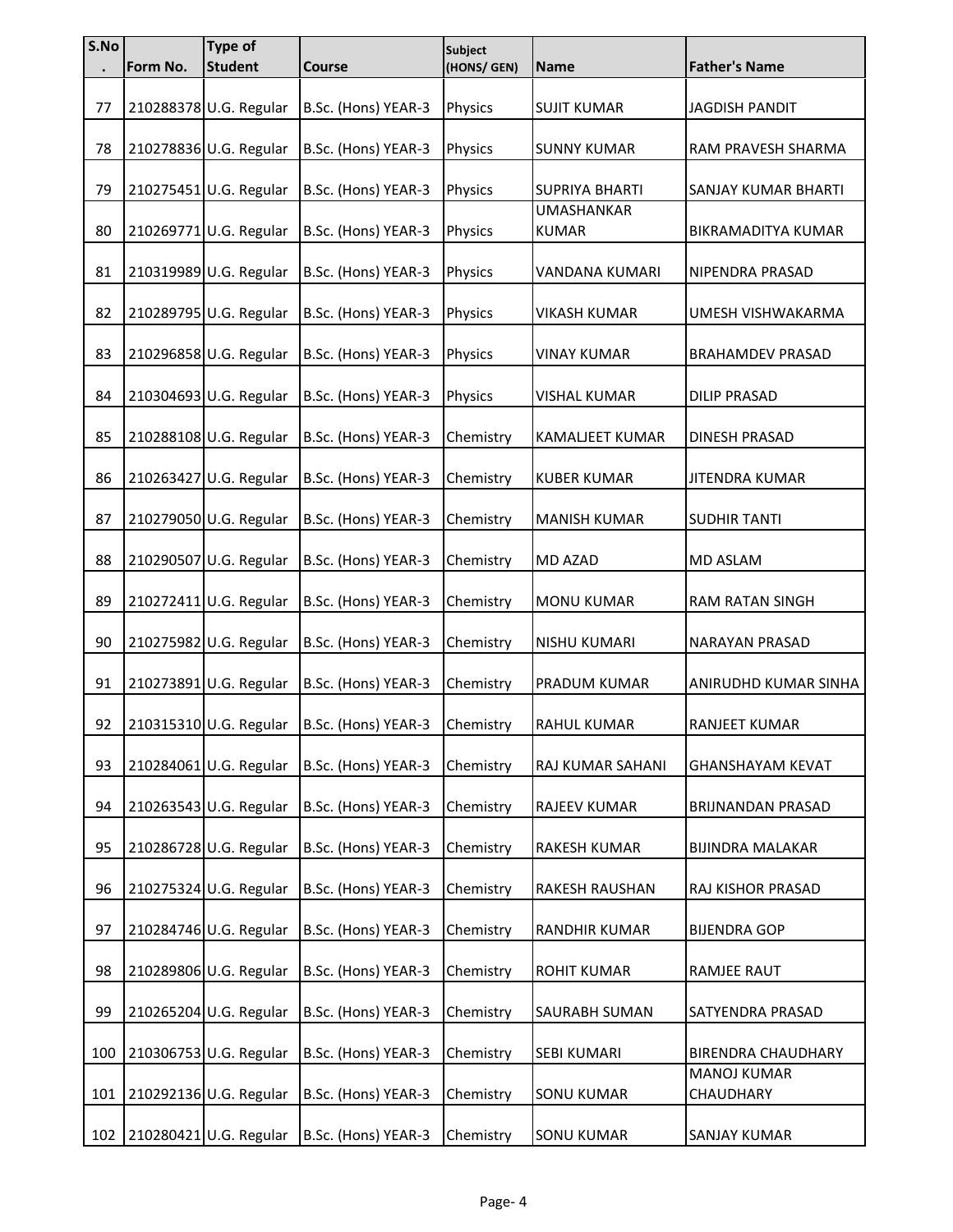| S.No | Form No. | Type of<br><b>Student</b> | Course              | Subject<br>(HONS/ GEN) | <b>Name</b>           | <b>Father's Name</b>          |
|------|----------|---------------------------|---------------------|------------------------|-----------------------|-------------------------------|
|      |          |                           |                     |                        |                       |                               |
| 103  |          | 210285616 U.G. Regular    | B.Sc. (Hons) YEAR-3 | Chemistry              | <b>SONU KUMAR</b>     | <b>UPENDRA PRASAD</b>         |
| 104  |          | 210275684 U.G. Regular    | B.Sc. (Hons) YEAR-3 | Chemistry              | <b>SUBHASH KUMAR</b>  | <b>BHOLA PAL</b>              |
| 105  |          | 210298282 U.G. Regular    | B.Sc. (Hons) YEAR-3 | Chemistry              | <b>SUNIL KUMAR</b>    | <b>DINESH CHAUDHARY</b>       |
| 106  |          | 210285826 U.G. Regular    | B.Sc. (Hons) YEAR-3 | Chemistry              | <b>VIKASH KUMAR</b>   | MITHLESH THAKUR               |
| 107  |          | 210318280 U.G. Regular    | B.Sc. (Hons) YEAR-3 | Chemistry              | <b>VINITA KUMARI</b>  | <b>BHUSHAN PRASAD</b>         |
| 108  |          | 210267547 U.G. Regular    | B.Sc. (Hons) YEAR-3 | Zoology                | AAYUSHI KUMARI        | <b>UPENDRA PRASAD</b>         |
| 109  |          | 210263858 U.G. Regular    | B.Sc. (Hons) YEAR-3 | Zoology                | <b>ABHISHEK KUMAR</b> | <b>ASHOK THAKUR</b>           |
| 110  |          | 210303608 U.G. Regular    | B.Sc. (Hons) YEAR-3 | Zoology                | <b>ALOK KUMAR</b>     | AWADHESH PRASAD               |
| 111  |          | 210311920 U.G. Regular    | B.Sc. (Hons) YEAR-3 | Zoology                | <b>AMIT KUMAR</b>     | <b>KARU PASWAN</b>            |
| 112  |          | 210287062 U.G. Regular    | B.Sc. (Hons) YEAR-3 | Zoology                | ANISHA KUMARI         | UMASHANKAR PASWAN             |
| 113  |          | 210274949 U.G. Regular    | B.Sc. (Hons) YEAR-3 | Zoology                | <b>ANJALI KUMARI</b>  | SHRI RAM PRAVESH<br>CHAUDHARY |
| 114  |          | 210300609 U.G. Regular    | B.Sc. (Hons) YEAR-3 | Zoology                | <b>ANUPAM KUMAR</b>   | <b>MAULESH KUMAR</b>          |
| 115  |          | 210304952 U.G. Regular    | B.Sc. (Hons) YEAR-3 | Zoology                | <b>ARATI KUMARI</b>   | YUJAL KISHOR GOSWAMI          |
| 116  |          | 210295524 U.G. Regular    | B.Sc. (Hons) YEAR-3 | Zoology                | <b>ARCHANA KUMARI</b> | <b>VIKRAM PRASAD</b>          |
| 117  |          | 210268058 U.G. Regular    | B.Sc. (Hons) YEAR-3 | Zoology                | <b>ASHA KUMARI</b>    | <b>KRISHNA THAKUR</b>         |
| 118  |          | 210264537 U.G. Regular    | B.Sc. (Hons) YEAR-3 | Zoology                | <b>ASHISH RANJAN</b>  | <b>RANJIT SINGH</b>           |
| 119  |          | 210286440 U.G. Regular    | B.Sc. (Hons) YEAR-3 | Zoology                | <b>AVINASH KUMAR</b>  | <b>MANOJ KUMAR</b>            |
| 120  |          | 210267464 U.G. Regular    | B.Sc. (Hons) YEAR-3 | Zoology                | <b>BEAUTY KUMARI</b>  | <b>INDRAJEET YADAV</b>        |
| 121  |          | 210288264 U.G. Regular    | B.Sc. (Hons) YEAR-3 | Zoology                | DEEPU KUMAR           | RAJESH RAM                    |
| 122  |          | 210267567 U.G. Regular    | B.Sc. (Hons) YEAR-3 | Zoology                | DHANANJAY KUMAR       | LAKSHMI NARAYAN               |
| 123  |          | 210269423 U.G. Regular    | B.Sc. (Hons) YEAR-3 | Zoology                | DHIRENDRA KUMAR       | SITARAM PRASAD                |
| 124  |          | 210288581 U.G. Regular    | B.Sc. (Hons) YEAR-3 | Zoology                | DIMPAL KUMARI         | NAND KISHOR SHARMA            |
| 125  |          | 210265176 U.G. Regular    | B.Sc. (Hons) YEAR-3 | Zoology                | DIPALI KUMARI         | ANUJ KUMAR SINGH              |
| 126  |          | 210310384 U.G. Regular    | B.Sc. (Hons) YEAR-3 | Zoology                | <b>DIVYA RANI</b>     | RAJ KISHORE PRASAD            |
| 127  |          | 210289064 U.G. Regular    | B.Sc. (Hons) YEAR-3 | Zoology                | <b>FRUTI KUMARI</b>   | <b>VINOD PRASAD</b>           |
| 128  |          | 210264948 U.G. Regular    | B.Sc. (Hons) YEAR-3 | Zoology                | <b>GOURI KUMARI</b>   | SUDHIR PRASAD                 |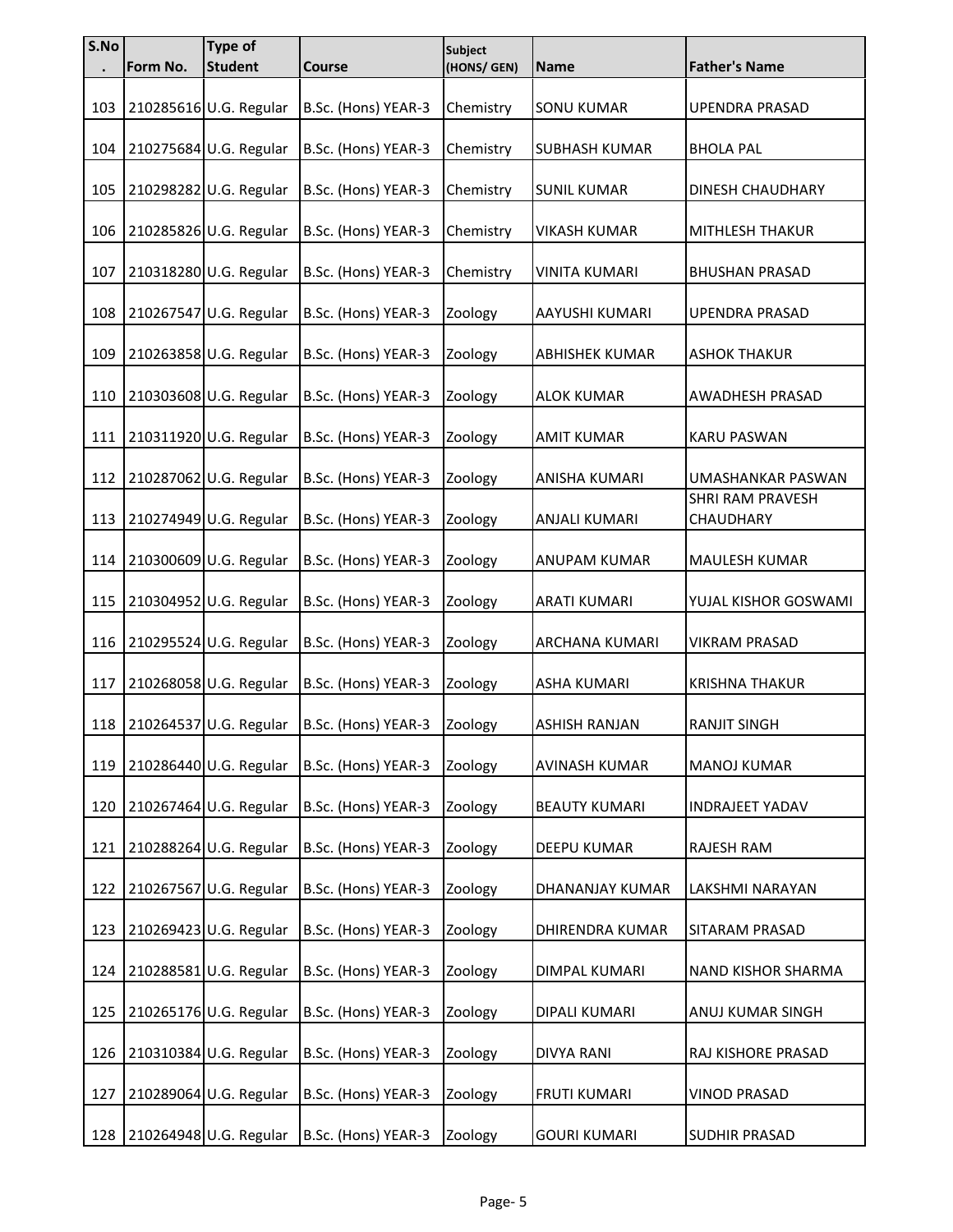| S.No | Form No. | <b>Type of</b><br><b>Student</b> | <b>Course</b>       | <b>Subject</b><br>(HONS/ GEN) | <b>Name</b>                         | <b>Father's Name</b>    |
|------|----------|----------------------------------|---------------------|-------------------------------|-------------------------------------|-------------------------|
|      |          |                                  |                     |                               |                                     |                         |
| 129  |          | 210274986 U.G. Regular           | B.Sc. (Hons) YEAR-3 | Zoology                       | <b>JYOTI KUMARI</b>                 | AJIT KUMAR SINHA        |
| 130  |          | 210297373 U.G. Regular           | B.Sc. (Hons) YEAR-3 | Zoology                       | KALPANA AJNAVI                      | VIDYANAND NIRALA        |
| 131  |          | 210277438 U.G. Regular           | B.Sc. (Hons) YEAR-3 | Zoology                       | <b>KARAN KUMAR</b>                  | <b>VYASMUNI CHAUHAN</b> |
| 132  |          | 210273681 U.G. Regular           | B.Sc. (Hons) YEAR-3 | Zoology                       | <b>KIRAN KUMARI</b>                 | SHAILENDRA PRASAD       |
| 133  |          | 210265708 U.G. Regular           | B.Sc. (Hons) YEAR-3 | Zoology                       | KOMAL SHARMA                        | KRISHNA DAYAL SHARMA    |
| 134  |          | 210276053 U.G. Regular           | B.Sc. (Hons) YEAR-3 | Zoology                       | <b>KUMAR GAURAV</b><br><b>SINHA</b> | <b>BIRENDRA PRASAD</b>  |
| 135  |          | 210286257 U.G. Regular           | B.Sc. (Hons) YEAR-3 | Zoology                       | <b>KUMARI MANVI</b><br><b>SINHA</b> | <b>SHANKAR PRASAD</b>   |
| 136  |          | 210279654 U.G. Regular           | B.Sc. (Hons) YEAR-3 | Zoology                       | KUMARI RISHU RAJ                    | MITHLESH PRASAD         |
| 137  |          | 210269071 U.G. Regular           | B.Sc. (Hons) YEAR-3 | Zoology                       | KUMARI SHIVANI                      | <b>UMESH PASWAN</b>     |
| 138  |          | 210312196 U.G. Regular           | B.Sc. (Hons) YEAR-3 | Zoology                       | LALITA KUMARI                       | RAMCHANDRA PRASAD       |
| 139  |          | 210284948 U.G. Regular           | B.Sc. (Hons) YEAR-3 | Zoology                       | LAXMI KUMARI                        | KAUSHALENDRA MISTRI     |
| 140  |          | 210312359 U.G. Regular           | B.Sc. (Hons) YEAR-3 | Zoology                       | LAXMINI KUMARI                      | ARUN JAMADAR            |
| 141  |          | 210288622 U.G. Regular           | B.Sc. (Hons) YEAR-3 | Zoology                       | <b>MANISHA BHARTI</b>               | RAM ISHWAR PRASAD       |
| 142  |          | 210288437 U.G. Regular           | B.Sc. (Hons) YEAR-3 | Zoology                       | <b>MAYA KUMARI</b>                  | <b>BHOLI SAW</b>        |
| 143  |          | 210276849 U.G. Regular           | B.Sc. (Hons) YEAR-3 | Zoology                       | MUSKAN KUMARI                       | <b>VIJENDRA KUMAR</b>   |
| 144  |          | 210286652 U.G. Regular           | B.Sc. (Hons) YEAR-3 | Zoology                       | NAVNEET KUMAR                       | <b>SUSHIL KUMAR</b>     |
| 145  |          | 210290669 U.G. Regular           | B.Sc. (Hons) YEAR-3 | Zoology                       | <b>NEHA KHATUN</b>                  | MD ASLAM ALAM           |
| 146  |          | 210283464 U.G. Regular           | B.Sc. (Hons) YEAR-3 | Zoology                       | NIBHA KUMARI                        | SAHVIR PANDIT           |
| 147  |          | 210313575 U.G. Regular           | B.Sc. (Hons) YEAR-3 | Zoology                       | NIKITA KUMARI                       | RAVI SHANKAR THAKUR     |
| 148  |          | 210276265 U.G. Regular           | B.Sc. (Hons) YEAR-3 | Zoology                       | <b>NIRAJ KUMAR</b>                  | <b>UCHIT PRASAD</b>     |
| 149  |          | 210283544 U.G. Regular           | B.Sc. (Hons) YEAR-3 | Zoology                       | NISHANT KUMAR<br>PATEL              | KAMLESH PRASAD          |
| 150  |          | 210311814 U.G. Regular           | B.Sc. (Hons) YEAR-3 | Zoology                       | NISHU KUMARI                        | HARI NARAYAN PRASAD     |
| 151  |          | 210276113 U.G. Regular           | B.Sc. (Hons) YEAR-3 | Zoology                       | POONAM KUMARI                       | PAPPU PRASAD            |
| 152  |          | 210263027 U.G. Regular           | B.Sc. (Hons) YEAR-3 | Zoology                       | PREETY RANJAN                       | PREMCHAND RAJAK         |
| 153  |          | 210271913 U.G. Regular           | B.Sc. (Hons) YEAR-3 | Zoology                       | PRINCY KUMARI                       | DAYANAND PRASAD         |
| 154  |          | 210308222 U.G. Regular           | B.Sc. (Hons) YEAR-3 | Zoology                       | PRIYANKA KUMARI                     | <b>MOHAN MISTRI</b>     |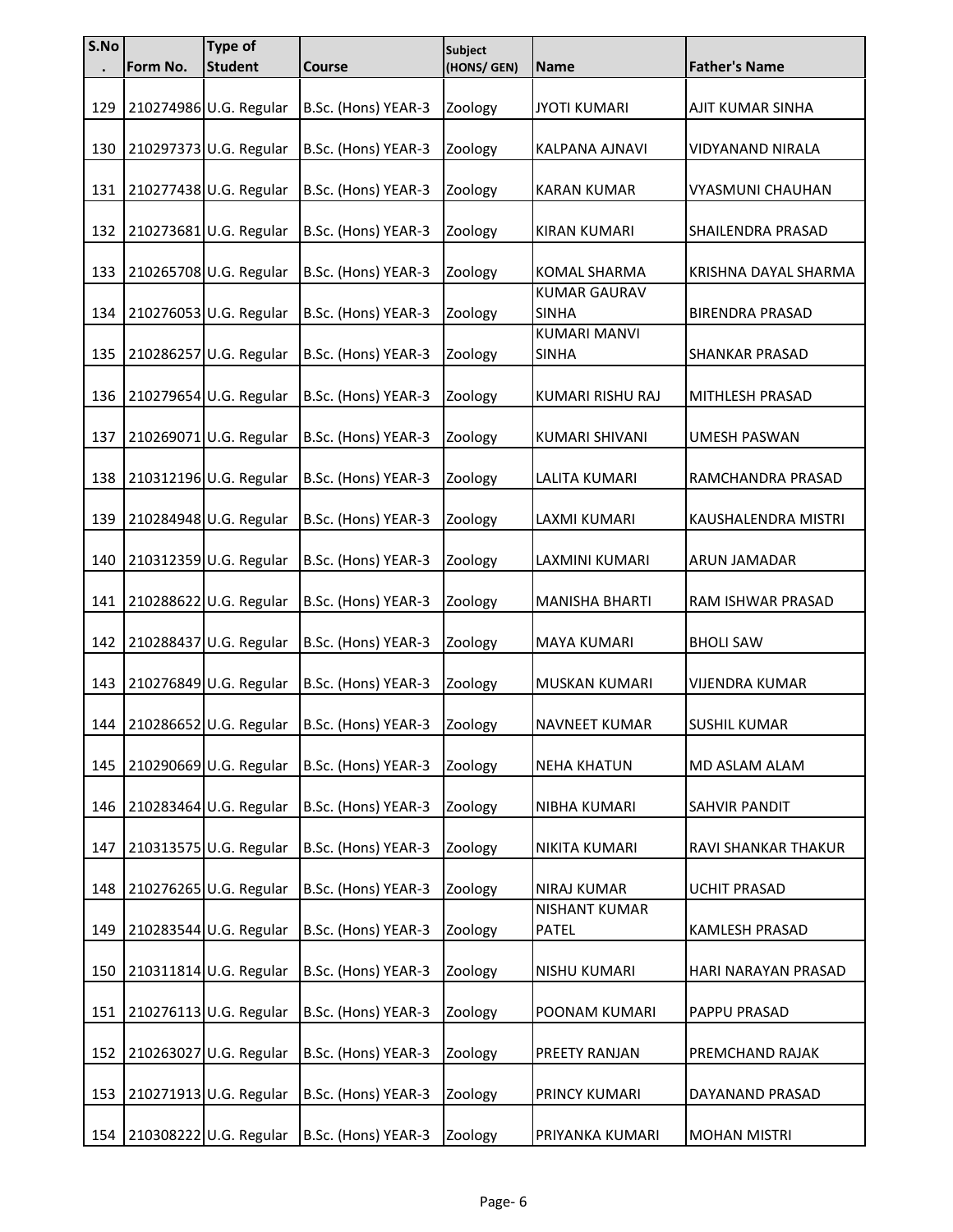| S.No | Form No. | Type of<br><b>Student</b> | Course              | Subject<br>(HONS/ GEN) | <b>Name</b>                         | <b>Father's Name</b>                   |
|------|----------|---------------------------|---------------------|------------------------|-------------------------------------|----------------------------------------|
|      |          |                           |                     |                        |                                     |                                        |
| 155  |          | 210268948 U.G. Regular    | B.Sc. (Hons) YEAR-3 | Zoology                | <b>PUJA BHARTI</b>                  | <b>BAIJNATH PRASAD</b>                 |
| 156  |          | 210275004 U.G. Regular    | B.Sc. (Hons) YEAR-3 | Zoology                | PUNUSHU KUMARI                      | RAMANUJ KUMAR                          |
| 157  |          | 210307594 U.G. Regular    | B.Sc. (Hons) YEAR-3 | Zoology                | <b>RAJNI SINHA</b>                  | SHIVSHANKAR SAW                        |
| 158  |          | 210286074 U.G. Regular    | B.Sc. (Hons) YEAR-3 | Zoology                | RAJNIKANT KUMAR                     | RAJKUMAR PRASAD                        |
| 159  |          | 210292697 U.G. Regular    | B.Sc. (Hons) YEAR-3 | Zoology                | RANJU KUMARI                        | <b>ARJUN CHAUDHARY</b>                 |
| 160  |          | 210278752 U.G. Regular    | B.Sc. (Hons) YEAR-3 | Zoology                | RAVIKANT KUMAR                      | <b>VIJAY KUMAR</b>                     |
| 161  |          | 210272071 U.G. Regular    | B.Sc. (Hons) YEAR-3 | Zoology                | <b>RAZZ ANKUR</b>                   | <b>SUBHASH CHANDRA</b><br><b>SINHA</b> |
| 162  |          | 210274703 U.G. Regular    | B.Sc. (Hons) YEAR-3 | Zoology                | <b>RITU KUMARI</b>                  | SHIV KUMAR PRASAD                      |
| 163  |          | 210280289 U.G. Regular    | B.Sc. (Hons) YEAR-3 | Zoology                | RIYA VERMA                          | SURENDRA KUMAR                         |
| 164  |          | 210299579 U.G. Regular    | B.Sc. (Hons) YEAR-3 | Zoology                | <b>SAAWAN RAJ</b>                   | YUGESHWAR JAMADAR                      |
| 165  |          | 210295356 U.G. Regular    | B.Sc. (Hons) YEAR-3 | Zoology                | SANGITA KUMARI                      | <b>MUNSHI PAL</b>                      |
| 166  |          | 210285981 U.G. Regular    | B.Sc. (Hons) YEAR-3 | Zoology                | SANJULA KUMARI                      | RAMVILASH PASWAN                       |
| 167  |          | 210283987 U.G. Regular    | B.Sc. (Hons) YEAR-3 | Zoology                | SARITA KUMARI                       | NAVAL KISHOR SHARMA                    |
| 168  |          | 210317381 U.G. Regular    | B.Sc. (Hons) YEAR-3 | Zoology                | SARITA KUMARI                       | RAMISHWER PRASAD                       |
| 169  |          | 210279791 U.G. Regular    | B.Sc. (Hons) YEAR-3 | Zoology                | SHIVANI KUMARI<br><b>GUPTA</b>      | JITENDRA KUMAR GUPTA                   |
| 170  |          | 210317885 U.G. Regular    | B.Sc. (Hons) YEAR-3 | Zoology                | <b>SHYAM BIHARI</b><br><b>KUMAR</b> | <b>KRISHNA RAVIDAS</b>                 |
| 171  |          | 210316944 U.G. Regular    | B.Sc. (Hons) YEAR-3 | Zoology                | <b>SIMA KUMARI</b>                  | SATENDRA SHARMA                        |
| 172  |          | 210278540 U.G. Regular    | B.Sc. (Hons) YEAR-3 | Zoology                | <b>SIMPI KUMARI</b>                 | <b>MANOJ KUMAR</b>                     |
| 173  |          | 210317766 U.G. Regular    | B.Sc. (Hons) YEAR-3 | Zoology                | <b>SMITA KUMARI</b>                 | SANTOSH KUMAR                          |
| 174  |          | 210317378 U.G. Regular    | B.Sc. (Hons) YEAR-3 | Zoology                | <b>SNEHA KUMARI</b>                 | RAMISHWAR PRASAD                       |
| 175  |          | 210267897 U.G. Regular    | B.Sc. (Hons) YEAR-3 | Zoology                | SONIK KUMAR SINHA                   | SATYENDRA KUMAR<br><b>SINHA</b>        |
| 176  |          | 210292948 U.G. Regular    | B.Sc. (Hons) YEAR-3 | Zoology                | SUPRIYA KUMARI                      | YOGENDRA PRASAD                        |
| 177  |          | 210307397 U.G. Regular    | B.Sc. (Hons) YEAR-3 | Zoology                | <b>SURAJ KUMAR</b>                  | SHYAM SUNDAR PRASAD                    |
| 178  |          | 210271371 U.G. Regular    | B.Sc. (Hons) YEAR-3 | Zoology                | <b>SURBHI KUMARI</b>                | PURUSHOTTAM KUMAR                      |
| 179  |          | 210317715 U.G. Regular    | B.Sc. (Hons) YEAR-3 | Zoology                | <b>SURUCHI KUMARI</b>               | <b>VIRENDER KUMAR</b>                  |
| 180  |          | 210315763 U.G. Regular    | B.Sc. (Hons) YEAR-3 | Zoology                | SUSHAMA KUMARI                      | <b>SURENDRA PASWAN</b>                 |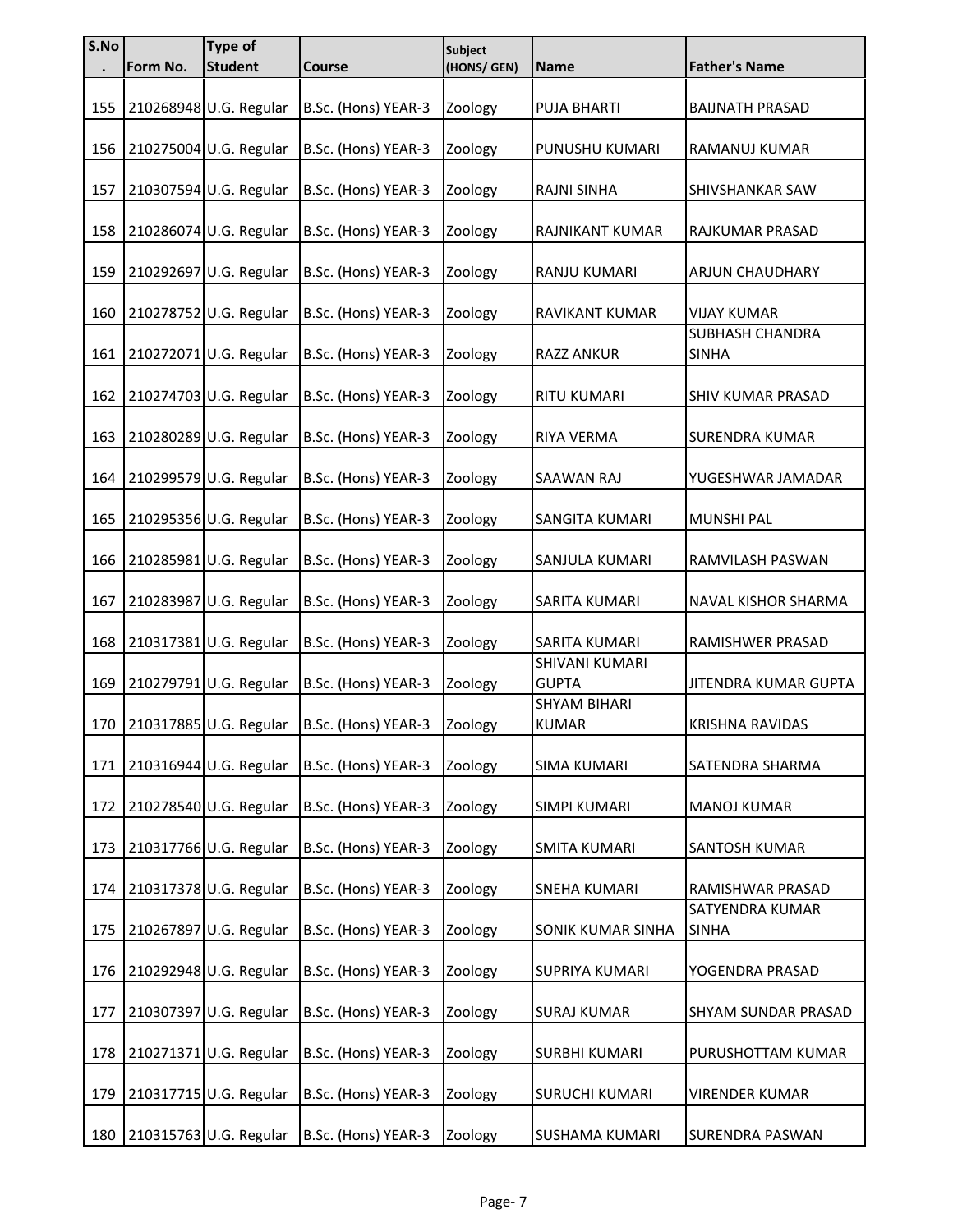| S.No | Form No. | <b>Type of</b><br><b>Student</b> | <b>Course</b>       | <b>Subject</b><br>(HONS/ GEN) | <b>Name</b>          | <b>Father's Name</b>              |
|------|----------|----------------------------------|---------------------|-------------------------------|----------------------|-----------------------------------|
| 181  |          | 210287677 U.G. Regular           | B.Sc. (Hons) YEAR-3 | Zoology                       | SUSHILA KUMARI       | SHAILENDRA PRASAD                 |
| 182  |          | 210285287 U.G. Regular           | B.Sc. (Hons) YEAR-3 | Zoology                       | <b>SWEETY KUMARI</b> | AKHILESH KUMAR                    |
| 183  |          | 210269577 U.G. Regular           | B.Sc. (Hons) YEAR-3 | Zoology                       | <b>SWEETY KUMARI</b> | SITARAM PRASAD                    |
| 184  |          | 210290287 U.G. Regular           | B.Sc. (Hons) YEAR-3 | Zoology                       | <b>SWEETY KUMARI</b> | <b>VINAY KUMAR</b>                |
| 185  |          | 210276030 U.G. Regular           | B.Sc. (Hons) YEAR-3 | Zoology                       | <b>SWEETY RAJ</b>    | RAJEEV RANJAN KUMAR               |
| 186  |          | 210297224 U.G. Regular           | B.Sc. (Hons) YEAR-3 | Zoology                       | SWETA KUMARI         | LALA PRASAD                       |
| 187  |          | 210276204 U.G. Regular           | B.Sc. (Hons) YEAR-3 | Zoology                       | <b>UTTAM KUMARI</b>  | <b>GANGA VISHUN PRASAD</b>        |
| 188  |          | 210311813 U.G. Regular           | B.Sc. (Hons) YEAR-3 | Zoology                       | VANDANA KUMARI       | <b>SHYAM KISHOR PRASAD</b>        |
| 189  |          | 210289716 U.G. Regular           | B.Sc. (Hons) YEAR-3 | Zoology                       | <b>VISHNU KUMAR</b>  | SHYAM SUNDAR PRASAD               |
| 190  |          | 210305096 U.G. Regular           | B.Sc. (Hons) YEAR-3 | Botany                        | ANJALI KUMARI        | <b>NARESH KUMAR</b>               |
| 191  |          | 210310345 U.G. Regular           | B.Sc. (Hons) YEAR-3 | Botany                        | ANSHU KUMARI         | <b>ARUN KUMAR</b>                 |
| 192  |          | 210276463 U.G. Regular           | B.Sc. (Hons) YEAR-3 | Botany                        | <b>ARJITA ANSH</b>   | SANJAY KUMAR                      |
| 193  |          | 210294559 U.G. Regular           | B.Sc. (Hons) YEAR-3 | Botany                        | <b>BIKKI KUMAR</b>   | VIGAN JAMDAR                      |
| 194  |          | 210276665 U.G. Regular           | B.Sc. (Hons) YEAR-3 | Botany                        | <b>BOBBY KUMAR</b>   | <b>BACHCHURAM</b><br>CHANDRAVANSI |
| 195  |          | 210277524 U.G. Regular           | B.Sc. (Hons) YEAR-3 | Botany                        | DHANRAJ KUMAR        | YUGESHWAR RAVIDAS                 |
| 196  |          | 210288843 U.G. Regular           | B.Sc. (Hons) YEAR-3 | Botany                        | <b>DIVYA BHARTI</b>  | <b>ARUN KUMAR</b>                 |
| 197  |          | 210295754 U.G. Regular           | B.Sc. (Hons) YEAR-3 | Botany                        | <b>DIVYA BHARTI</b>  | RAJ KUMAR PRASAD                  |
| 198  |          | 210286626 U.G. Regular           | B.Sc. (Hons) YEAR-3 | Botany                        | KHUSBOO KUMARI       | SANTOSH KUMAR                     |
| 199  |          | 210287350 U.G. Regular           | B.Sc. (Hons) YEAR-3 | Botany                        | <b>KOMAL BHARTI</b>  | RAMANUJ KUMAR                     |
| 200  |          | 210274916 U.G. Regular           | B.Sc. (Hons) YEAR-3 | Botany                        | KOMAL KUMARI         | <b>UPENDRA LAL</b>                |
| 201  |          | 210285927 U.G. Regular           | B.Sc. (Hons) YEAR-3 | Botany                        | <b>KUNDAN KUMAR</b>  | SADHUSARAN PRASAD                 |
| 202  |          | 210298562 U.G. Regular           | B.Sc. (Hons) YEAR-3 | Botany                        | MAMTA KUMARI         | DEVENDRA KUMAR                    |
| 203  |          | 210282136 U.G. Regular           | B.Sc. (Hons) YEAR-3 | Botany                        | <b>NEHA KUMARI</b>   | SHATRUDHAN PRASAD                 |
| 204  |          | 210274581 U.G. Regular           | B.Sc. (Hons) YEAR-3 | Botany                        | NISHA KUMARI         | SATYENDRA KUMAR                   |
| 205  |          | 210274152 U.G. Regular           | B.Sc. (Hons) YEAR-3 | Botany                        | NITIKA KUMARI        | <b>NARESH JAMADAR</b>             |
| 206  |          | 210309913 U.G. Regular           | B.Sc. (Hons) YEAR-3 | Botany                        | PINTU KUMAR          | SHREE GANAURI PRASAD              |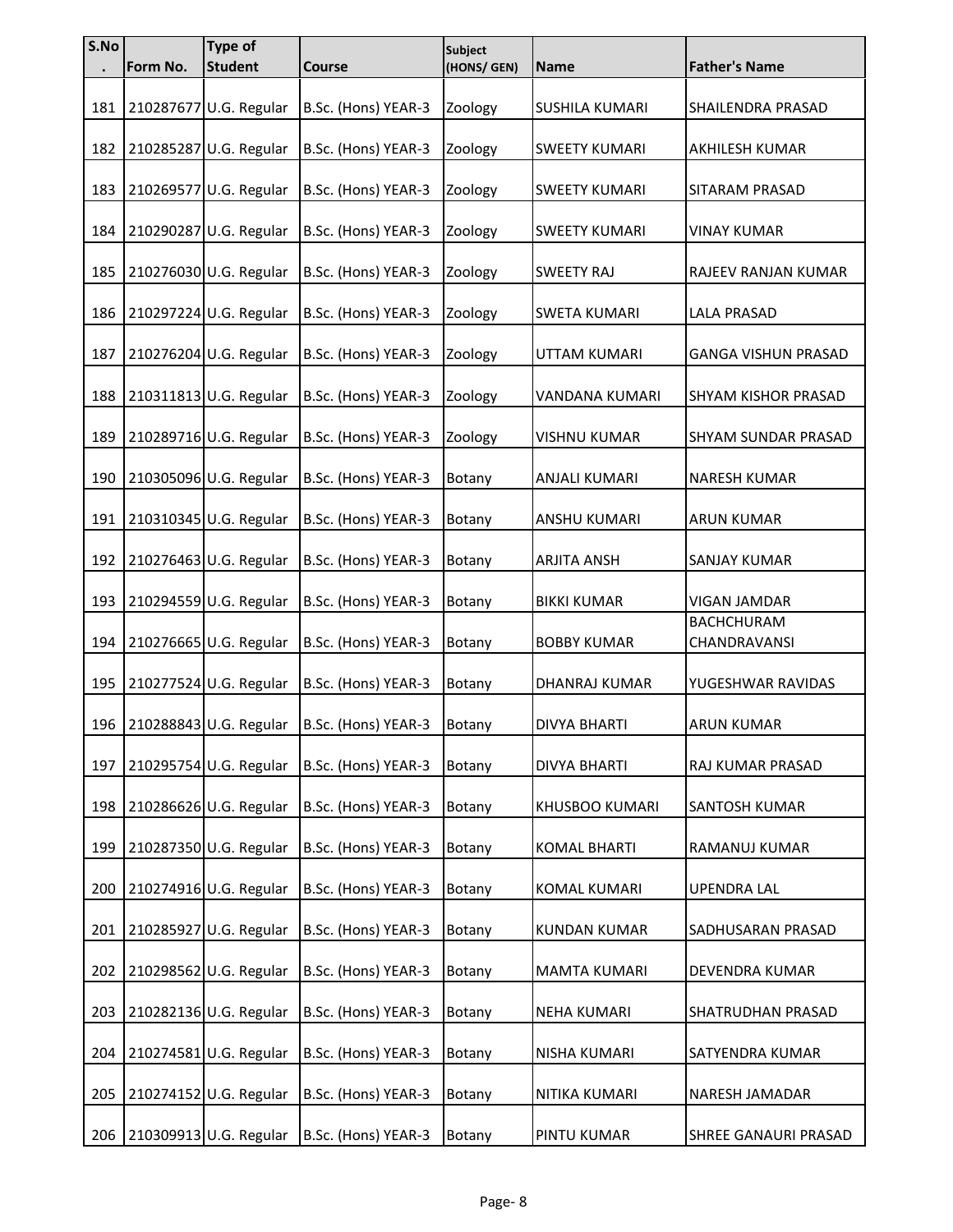| S.No | Form No. | Type of<br><b>Student</b> | <b>Course</b>       | <b>Subject</b><br>(HONS/ GEN) | Name                   | <b>Father's Name</b>      |
|------|----------|---------------------------|---------------------|-------------------------------|------------------------|---------------------------|
|      |          |                           |                     |                               |                        | SIDHESHWAR PRASAD         |
|      |          |                           |                     |                               |                        |                           |
| 207  |          | 210286307 U.G. Regular    | B.Sc. (Hons) YEAR-3 | Botany                        | PRATIVA RAJ SUSHAN     | <b>SUSHAN</b>             |
|      |          |                           |                     |                               |                        |                           |
| 208  |          | 210283029 U.G. Regular    | B.Sc. (Hons) YEAR-3 | Botany                        | PREETI KUMARI          | KAUSHLENDRA PANDAY        |
|      |          |                           |                     |                               |                        |                           |
| 209  |          | 210278532 U.G. Regular    | B.Sc. (Hons) YEAR-3 | Botany                        | PRIYANKA KUMARI        | <b>SANJAY KUMAR</b>       |
|      |          |                           |                     |                               |                        |                           |
| 210  |          | 210266541 U.G. Regular    | B.Sc. (Hons) YEAR-3 | Botany                        | <b>ROHIT KUMAR</b>     | RAMRATAN PRASAD           |
|      |          |                           |                     |                               |                        |                           |
| 211  |          | 210297205 U.G. Regular    | B.Sc. (Hons) YEAR-3 | Botany                        | SARALTA KUMARI         | <b>AJAY MISTRY</b>        |
|      |          |                           |                     |                               |                        |                           |
| 212  |          | 210269413 U.G. Regular    | B.Sc. (Hons) YEAR-3 | Botany                        | <b>SUPRIYA BHARTI</b>  | SATYENDRA PRASAD          |
|      |          |                           |                     |                               |                        |                           |
| 213  |          | 210275869 U.G. Regular    | B.Sc. (Hons) YEAR-3 | Botany                        | <b>SUPRIYA BHARTI</b>  | <b>SANJAY KUMAR</b>       |
|      |          |                           |                     |                               |                        |                           |
| 214  |          | 210304487 U.G. Regular    | B.Sc. (Hons) YEAR-3 | Botany                        | <b>VAISHALI KUMARI</b> | <b>DILIP KUMAR</b>        |
|      |          |                           |                     |                               |                        |                           |
| 215  |          | 210303807 U.G. Regular    | B.Sc. (Hons) YEAR-3 | Botany                        | YASHODA KUMARI         | RAJMANI PRASAD            |
|      |          |                           |                     | Mathematic                    |                        |                           |
| 216  |          | 210311521 U.G. Regular    | B.Sc. (Hons) YEAR-3 | S                             | <b>AAKASH KUMAR</b>    | RAMNIVAS PRASAD           |
|      |          |                           |                     | Mathematic                    |                        |                           |
| 217  |          | 210288598 U.G. Regular    | B.Sc. (Hons) YEAR-3 | S                             | <b>ANAND KUMAR</b>     | VYASHMUNNI CHAUHAN        |
|      |          |                           |                     | Mathematic                    |                        |                           |
| 218  |          | 210276818 U.G. Regular    | B.Sc. (Hons) YEAR-3 | S                             | <b>BABLU KUMAR</b>     | <b>VIPIN MANDAL</b>       |
|      |          |                           |                     | Mathematic                    |                        |                           |
| 219  |          | 210295239 U.G. Regular    | B.Sc. (Hons) YEAR-3 | S                             | <b>DASHRATH KUMAR</b>  | <b>JAWAHAR THAKUR</b>     |
|      |          |                           |                     | Mathematic                    |                        |                           |
| 220  |          | 210267867 U.G. Regular    | B.Sc. (Hons) YEAR-3 | S                             | DHANRAJ KUMAR          | NANDKISHOR PRASAD         |
|      |          |                           |                     | Mathematic                    |                        |                           |
| 221  |          | 210288291 U.G. Regular    | B.Sc. (Hons) YEAR-3 | S                             | <b>HEMA KUMARI</b>     | NAGENDRA PRASAD           |
|      |          |                           |                     | Mathematic                    |                        |                           |
| 222  |          | 210267611 U.G. Regular    | B.Sc. (Hons) YEAR-3 | S                             | PRAVEEN KUMAR          | <b>CHANDRADEEP PRASAD</b> |
|      |          |                           |                     | Mathematic                    |                        |                           |
| 223  |          | 210268010 U.G. Regular    | B.Sc. (Hons) YEAR-3 | S                             | PRITY KUMARI           | TANNU CHAUDHARY           |
|      |          |                           |                     | Mathematic                    |                        |                           |
| 224  |          | 210264049 U.G. Regular    | B.Sc. (Hons) YEAR-3 | S                             | RAHUL KUMAR            | <b>HIRALAL PASWAN</b>     |
|      |          |                           |                     | Mathematic                    |                        |                           |
| 225  |          | 210263413 U.G. Regular    | B.Sc. (Hons) YEAR-3 | S                             | RAJESH KUMAR           | <b>SUKHDEV PANDIT</b>     |
|      |          |                           |                     | Mathematic                    |                        |                           |
| 226  |          | 210314789 U.G. Regular    | B.Sc. (Hons) YEAR-3 | s                             | RAJNIKANT KUMAR        | <b>MANOJ KUMAR</b>        |
|      |          |                           |                     | Mathematic                    |                        |                           |
| 227  |          | 210299458 U.G. Regular    | B.Sc. (Hons) YEAR-3 | S                             | RANJAN KUMAR           | SHANKAR CHAUHAN           |
|      |          |                           |                     | Mathematic                    |                        |                           |
| 228  |          | 210273182 U.G. Regular    | B.Sc. (Hons) YEAR-3 | S                             | <b>ROHIT RAJ</b>       | SATYENDRA PRASAD          |
|      |          |                           |                     | Mathematic                    |                        |                           |
| 229  |          | 210307599 U.G. Regular    | B.Sc. (Hons) YEAR-3 | S                             | SATISH KUMAR           | <b>VINOD RAM</b>          |
|      |          |                           |                     | Mathematic                    |                        |                           |
| 230  |          | 210317422 U.G. Regular    | B.Sc. (Hons) YEAR-3 | S                             | <b>SWETA KUMARI</b>    | <b>DINESH SINGH</b>       |
|      |          |                           |                     | Mathematic                    |                        |                           |
| 231  |          | 210272155 U.G. Regular    | B.Sc. (Hons) YEAR-3 | s                             | <b>VIKASH KUMAR</b>    | ARVIND CHAUDHARI          |
|      |          |                           |                     | Mathematic                    |                        | <b>JITENDRA KR</b>        |
| 232  |          | 210286306 U.G. Regular    | B.Sc. (Hons) YEAR-3 | S                             | <b>VIKASH KUMAR</b>    | CHANDRAVANSI              |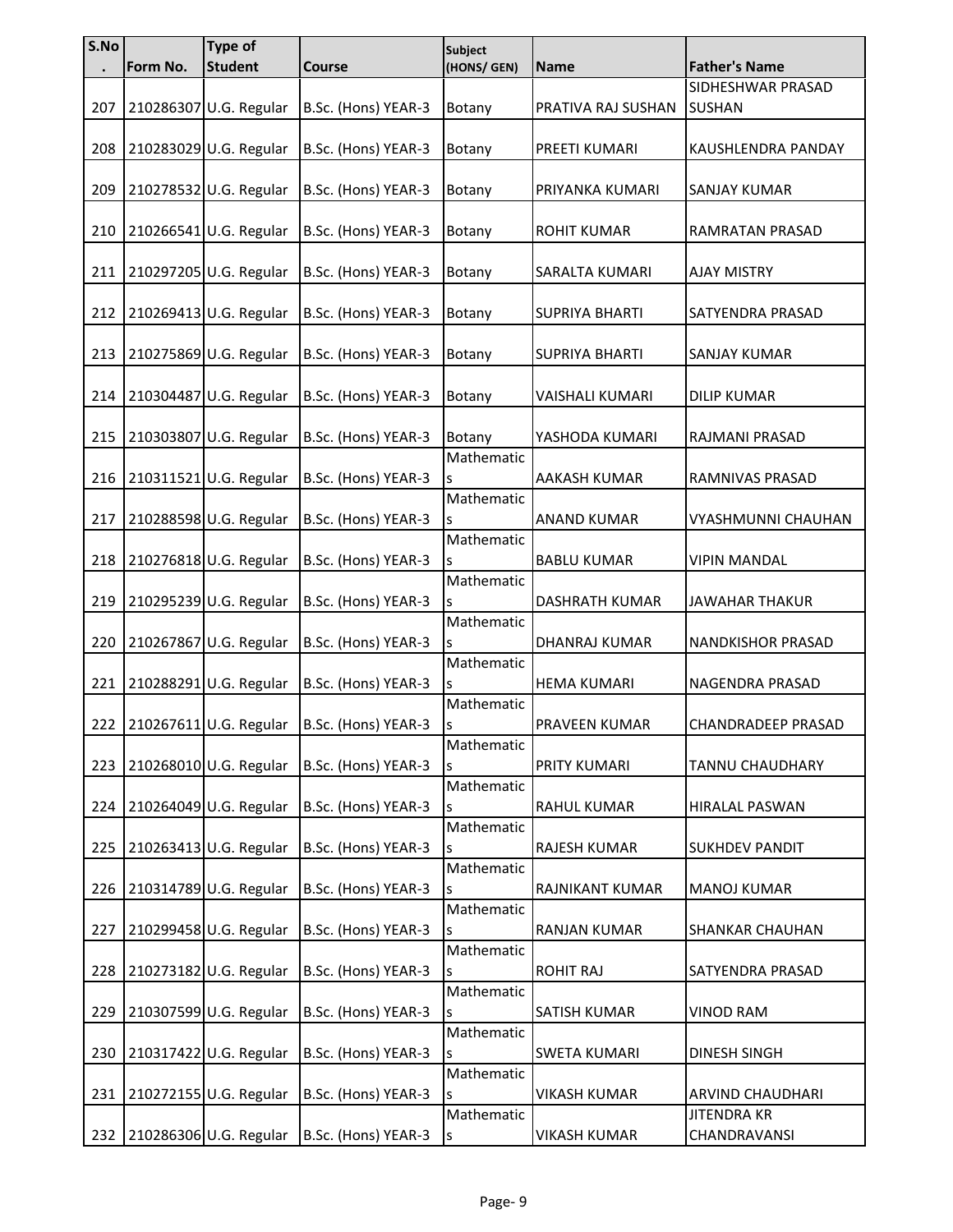| S.No       |          | Type of                                          |                                          | <b>Subject</b>         |                                           |                                          |
|------------|----------|--------------------------------------------------|------------------------------------------|------------------------|-------------------------------------------|------------------------------------------|
|            | Form No. | <b>Student</b>                                   | <b>Course</b>                            | (HONS/ GEN)            | <b>Name</b>                               | <b>Father's Name</b>                     |
|            |          |                                                  |                                          | Mathematic             |                                           |                                          |
| 233        |          | 210301773 U.G. Regular                           | B.Sc. (Hons) YEAR-3                      | S                      | <b>VISHAL KUMAR</b>                       | <b>VIGAN PRASAD</b>                      |
| 234        |          | 210281065 U.G. Regular                           | B.A. (Hons) YEAR-3                       | Economics              | <b>ABHISHEK KUMAR</b>                     | <b>MASUDAN PRASAD</b>                    |
| 235        |          | 210285988 U.G. Regular                           | B.A. (Hons) YEAR-3                       | Economics              |                                           | HARSH RANJAN SINHA RAJEEV RANJAN SINHA   |
| 236        |          | 210299650 U.G. Regular                           | B.A. (Hons) YEAR-3                       | Economics              | MEGHA KUMARI                              | <b>ABDHESH KUMAR</b>                     |
| 237        |          | 210285128 U.G. Regular                           | B.A. (Hons) YEAR-3                       | Economics              | <b>NITISH KUMAR</b>                       | RAM PHAL RAVIDAS                         |
| 238        |          | 210278549 U.G. Regular                           | B.A. (Hons) YEAR-3                       | Economics              | PINTU KUMAR                               | ROHIT SHARMA                             |
| 239        |          | 210277093 U.G. Regular                           | B.A. (Hons) YEAR-3                       | Economics              | PRITY RAJ KASHYAP                         | <b>VIJAY SINGH</b>                       |
| 240        |          | 210317806 U.G. Regular                           | B.A. (Hons) YEAR-3                       | Economics              | PRIYANKA KUMARI                           | SHYAMSUNDER RAM                          |
| 241        |          | 210321338 U.G. Regular                           | B.A. (Hons) YEAR-3                       | Economics              | SEEMA KUMARI                              | <b>GARIBAN THAKUR</b>                    |
| 242        |          | 210269942 U.G. Regular                           | B.A. (Hons) YEAR-3                       | Economics              | <b>SHIV NARAYAN</b>                       | <b>JANARDAN SINGH</b>                    |
| 243        |          | 210278877 U.G. Regular                           | B.A. (Hons) YEAR-3                       | Geography              | <b>ADARSH KUMAR</b>                       | <b>PAPPU KUMAR</b>                       |
| 244        |          | 210274606 U.G. Regular                           | B.A. (Hons) YEAR-3                       | Geography              | <b>ANJANI KUMARI</b>                      | <b>ABDESH SAV</b>                        |
|            |          |                                                  |                                          |                        |                                           |                                          |
| 245        |          | 210309539 U.G. Regular                           | B.A. (Hons) YEAR-3                       | Geography              | <b>ANU KUMARI</b>                         | AWADH KISHOR SHARMA                      |
| 246        |          | 210276485 U.G. Regular                           | B.A. (Hons) YEAR-3                       | Geography              | <b>BABITA KUMARI</b>                      | <b>ARVIND PRASAD</b>                     |
|            |          |                                                  |                                          |                        | CHANDRASHEKHAR                            |                                          |
| 247        |          | 210300814 U.G. Regular                           | B.A. (Hons) YEAR-3                       | Geography              | <b>KUMAR</b>                              | RAMJULOOM PRASAD                         |
| 248        |          | 210293711 U.G. Regular                           | B.A. (Hons) YEAR-3                       | Geography              | <b>DEEPAK KUMAR</b>                       | <b>SUBODH SHARMA</b>                     |
| 249        |          | 210275126 U.G. Regular                           | B.A. (Hons) YEAR-3                       | Geography              | <b>GUNJAA KUMARI</b>                      | <b>ARVIND PRASAD</b>                     |
| 250        |          | 210296500 U.G. Regular                           | B.A. (Hons) YEAR-3                       | Geography              | <b>JYOTI KUMARI</b>                       | <b>VINAY PRASAD</b>                      |
|            |          |                                                  |                                          |                        |                                           |                                          |
| 251        |          | 210312130 U.G. Regular                           | B.A. (Hons) YEAR-3                       | Geography              | <b>KUMKUM RANJAN</b>                      | SADHUSHARAN PANDAY                       |
| 252        |          | 210277936 U.G. Regular                           | B.A. (Hons) YEAR-3                       | Geography              | <b>KUNDAN KUMAR</b>                       | RAJKUMAR PANDIT                          |
| 253        |          | 210274252 U.G. Regular                           | B.A. (Hons) YEAR-3                       | Geography              | LAVKUSH KUMAR                             | RAJKUMAR YADAV                           |
| 254        |          | 210298303 U.G. Regular                           | B.A. (Hons) YEAR-3                       | Geography              | <b>MOHAMMAD DANIS</b>                     | MOHAMMAD ANBAR                           |
| 255        |          | 210268496 U.G. Regular                           | B.A. (Hons) YEAR-3                       | Geography              | <b>NAMIT KUMAR</b>                        | LALAN PRASAD SINGH                       |
| 256        |          | 210314901 U.G. Regular                           | B.A. (Hons) YEAR-3                       | Geography              | <b>NIKU KUMARI</b>                        | RAMPRAVESH PASWAN                        |
| 257<br>258 |          | 210277000 U.G. Regular<br>210283601 U.G. Regular | B.A. (Hons) YEAR-3<br>B.A. (Hons) YEAR-3 | Geography              | <b>NIRU KUMARI</b><br><b>NITISH KUMAR</b> | <b>MANGAL RAVIDAS</b><br>RAMANANDAN RAM  |
| 259        |          | 210269106 U.G. Regular                           | B.A. (Hons) YEAR-3                       | Geography<br>Geography | PANKAJ KUMAR                              | <b>NARESH PASWAN</b>                     |
|            |          | 210290403 U.G. Regular                           | B.A. (Hons) YEAR-3                       |                        |                                           |                                          |
| 260        |          | 210268452 U.G. Regular                           |                                          | Geography              | PINTU KUMAR                               | <b>MITHLESH THAKUR</b>                   |
| 261        |          |                                                  | B.A. (Hons) YEAR-3                       | Geography              | PRAKASH KUMAR                             | PATEL PASWAN                             |
| 262        |          | 210303616 U.G. Regular                           | B.A. (Hons) YEAR-3                       | Geography              | PRIYANKA KUMARI                           | <b>KAMLESH KUMAR</b>                     |
| 263        |          | 210275219 U.G. Regular                           | B.A. (Hons) YEAR-3                       | Geography              | PRIYANKA KUMARI                           | RAVI SHANKAR SHARMA                      |
| 264        |          | 210315640 U.G. Regular                           | B.A. (Hons) YEAR-3                       | Geography              | RAHUL KUMAR                               | <b>ARUN MAHTO</b>                        |
| 265        |          | 210304963 U.G. Regular                           | B.A. (Hons) YEAR-3                       | Geography              | RAKESH KUMAR                              | RAJKISHOR MAHTO                          |
| 266        |          | 210316239 U.G. Regular                           | B.A. (Hons) YEAR-3                       | Geography              | RANDHIR KUMAR                             | <b>BINODANAND BINOD</b>                  |
| 267        |          | 210278594 U.G. Regular                           | B.A. (Hons) YEAR-3                       | Geography              | RANJITA KUMARI                            | <b>SUNIL KUMAR</b>                       |
| 268        |          | 210283085 U.G. Regular                           | B.A. (Hons) YEAR-3                       | Geography              | RANJU KUMARI                              | <b>DWARIKA PRASAD</b>                    |
| 269        |          | 210295259 U.G. Regular                           | B.A. (Hons) YEAR-3                       | Geography              | <b>RUPA KUMARI</b>                        | <b>SUBHASH PRASAD</b>                    |
| 270        |          | 210288665 U.G. Regular                           | B.A. (Hons) YEAR-3                       | Geography              | SANTU KUMAR                               | VIJAY PASWAN                             |
| 271        |          | 210277195 U.G. Regular                           | B.A. (Hons) YEAR-3                       | Geography              | SATENDRA KUMAR                            | RAMCHALITAR PRASAD                       |
| 272        |          | 210313367 U.G. Regular                           | B.A. (Hons) YEAR-3                       | Geography              | <b>SHASHI KUMAR</b>                       | RAMLAGAN RAVIDAS                         |
| 273        |          | 210294497 U.G. Regular                           | B.A. (Hons) YEAR-3                       | Geography              | SHOBHA KUMARI                             | <b>SWARTH TANTI</b>                      |
| 274        |          | 210298412 U.G. Regular<br>210313070 U.G. Regular | B.A. (Hons) YEAR-3                       | Geography              | <b>SINNU KUMARI</b>                       | DINESH PRASAD                            |
| 275<br>276 |          | 210295366 U.G. Regular                           | B.A. (Hons) YEAR-3<br>B.A. (Hons) YEAR-3 | Geography<br>Geography | <b>SONI KUMARI</b><br><b>SUBODH KUMAR</b> | <b>KISHORI PRASAD</b><br>AVADHESH PASWAN |
| 277        |          | 210276544 U.G. Regular                           | B.A. (Hons) YEAR-3                       |                        | <b>ABHISHEK KUMAR</b>                     | AWADHESH KUMAR                           |
|            |          |                                                  |                                          | English                |                                           |                                          |
| 278        |          | 210272506 U.G. Regular                           | B.A. (Hons) YEAR-3                       | English                | <b>ADITYA</b>                             | ANIRUDDHA PRASAD                         |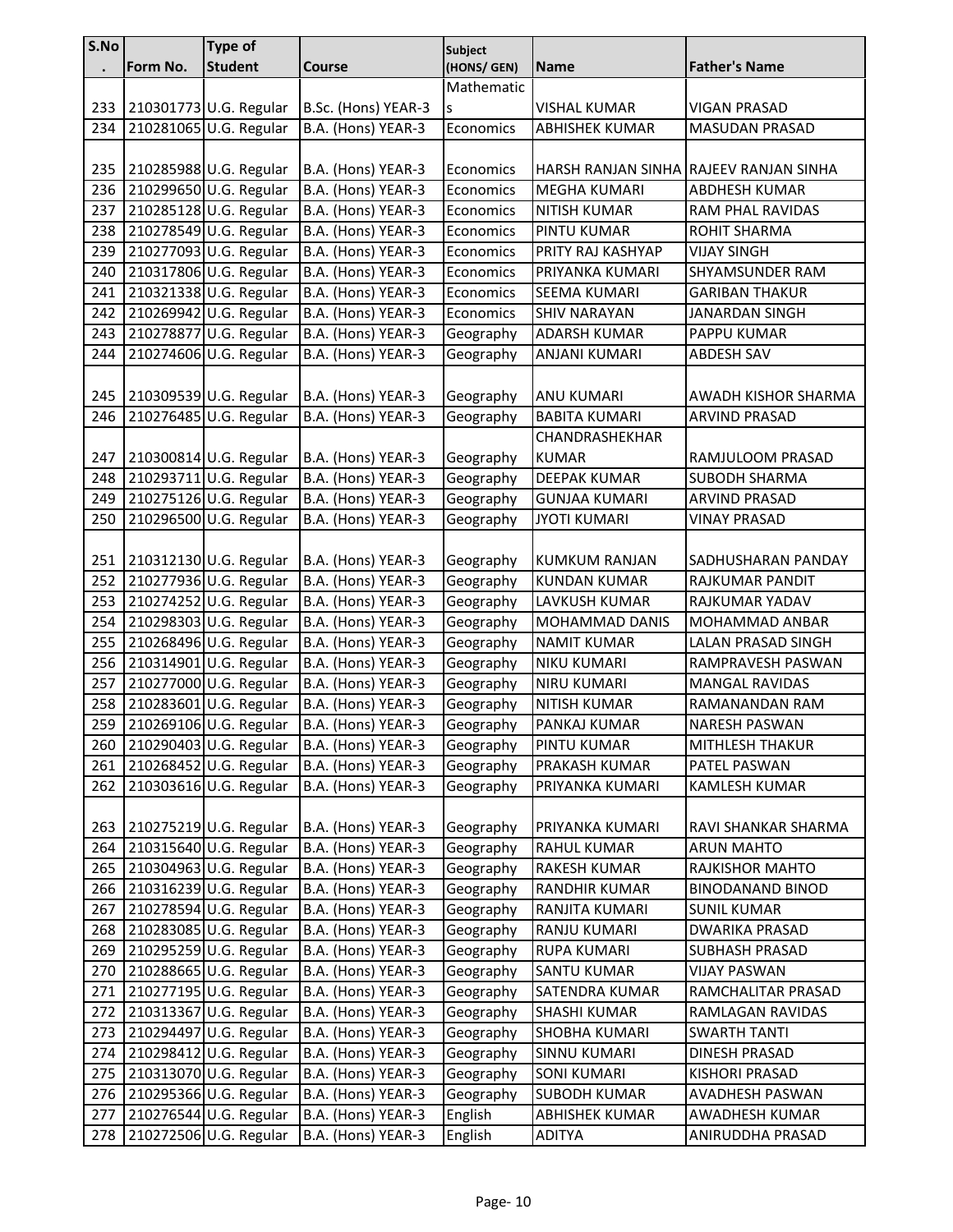| S.No |           | <b>Type of</b>         |                    | <b>Subject</b> |                          |                        |
|------|-----------|------------------------|--------------------|----------------|--------------------------|------------------------|
|      | Form No.  | <b>Student</b>         | <b>Course</b>      | (HONS/ GEN)    | Name                     | <b>Father's Name</b>   |
| 279  | 210265721 | U.G. Regular           | B.A. (Hons) YEAR-3 | English        | <b>ANNU RANJAN</b>       | <b>JALANDHAR KUMAR</b> |
|      |           |                        |                    |                | <b>BRAHM VIDYA</b>       |                        |
| 280  |           | 210316341 U.G. Regular | B.A. (Hons) YEAR-3 | English        | <b>KUMAR</b>             | RAJ KISHOR PRASAD      |
|      |           |                        |                    |                |                          |                        |
| 281  |           | 210268972 U.G. Regular | B.A. (Hons) YEAR-3 | English        | <b>GEETANJALI KUMARI</b> | SANJEEV KUMAR          |
| 282  |           | 210300805 U.G. Regular | B.A. (Hons) YEAR-3 | English        | <b>GULSHAN KUMAR</b>     | <b>UMESH SAW</b>       |
| 283  |           | 210282272 U.G. Regular | B.A. (Hons) YEAR-3 | English        | <b>KARAN KUMAR</b>       | KHUBAL PASWAN          |
| 284  |           | 210311015 U.G. Regular | B.A. (Hons) YEAR-3 | English        | MUKESH KUMAR             | <b>VIGAN PANDIT</b>    |
|      |           |                        |                    |                |                          |                        |
| 285  |           | 210318198 U.G. Regular | B.A. (Hons) YEAR-3 | English        | <b>NEHA KUMARI</b>       | JANARDAN PRIYADARSHI   |
| 286  |           | 210273175 U.G. Regular | B.A. (Hons) YEAR-3 | English        | NIDHI BHARTI             | AJAY KUMAR SINGH       |
| 287  |           | 210274099 U.G. Regular | B.A. (Hons) YEAR-3 | English        | RACHIT ATHGHARA          | <b>RANJIT KUMAR</b>    |
| 288  |           | 210267103 U.G. Regular | B.A. (Hons) YEAR-3 | English        | RAJESH KUMAR             | MAHIPAL CHAURASIYA     |
| 289  |           | 210267411 U.G. Regular | B.A. (Hons) YEAR-3 | English        | <b>RAJU KUMAR</b>        | RAMDEO MANJHI          |
| 290  |           | 210266182 U.G. Regular | B.A. (Hons) YEAR-3 | English        | ROHIT KUMAR              | SATYENDRA PRASAD       |
| 291  |           | 210285094 U.G. Regular | B.A. (Hons) YEAR-3 | English        | <b>SIMPI KUMARI</b>      | RAMPRIT PRASAD         |
| 292  |           | 210302665 U.G. Regular | B.A. (Hons) YEAR-3 | English        | <b>SONU KUMAR</b>        | MEGHU YADAV            |
| 293  |           | 210278018 U.G. Regular | B.A. (Hons) YEAR-3 | English        | VANDANA KUMARI           | <b>MANOJ PRASAD</b>    |
| 294  |           | 210270574 U.G. Regular | B.A. (Hons) YEAR-3 | English        | VISHNU DUTTA             | <b>SUSHIL KUMAR</b>    |
| 295  |           | 210290264 U.G. Regular | B.A. (Hons) YEAR-3 | Hindi          | ANISH KUMAR              | <b>MANTU SINGH</b>     |
| 296  |           | 210267046 U.G. Regular | B.A. (Hons) YEAR-3 | Hindi          | ANUPRIYA RAJ             | NANDELAL PRASAD        |
| 297  |           | 210269598 U.G. Regular | B.A. (Hons) YEAR-3 | Hindi          | ANURADHA KUMARI          | DHIRENDRA PRASAD       |
| 298  |           | 210285212 U.G. Regular | B.A. (Hons) YEAR-3 | Hindi          | <b>ARATI KUMARI</b>      | <b>RAJKUMAR SINGH</b>  |
| 299  |           | 210276126 U.G. Regular | B.A. (Hons) YEAR-3 | Hindi          | ARTI KUMARI              | SATISH KUMAR           |
| 300  |           | 210315936 U.G. Regular | B.A. (Hons) YEAR-3 | Hindi          | <b>BEAUTY KUMARI</b>     | SHAILENDRA PRASAD      |
|      |           |                        |                    |                |                          |                        |
| 301  |           | 210303718 U.G. Regular | B.A. (Hons) YEAR-3 | Hindi          | <b>BIPIN KUMAR</b>       | SHYAM NARAYAN PRASAD   |
| 302  |           | 210269118 U.G. Regular | B.A. (Hons) YEAR-3 | Hindi          | DEEPA KUMARI             | <b>RAKESH SINGH</b>    |
| 303  |           | 210269355 U.G. Regular | B.A. (Hons) YEAR-3 | Hindi          | <b>GAURAV KUMAR</b>      | MUKESH SINGH           |
| 304  |           | 210304653 U.G. Regular | B.A. (Hons) YEAR-3 | Hindi          | <b>GITA KUAMRI</b>       | <b>ASHOK PANDEY</b>    |
| 305  |           | 210297708 U.G. Regular | B.A. (Hons) YEAR-3 | Hindi          | KAJAL KUMARI             | <b>RAVI KUMAR</b>      |
| 306  |           | 210285303 U.G. Regular | B.A. (Hons) YEAR-3 | Hindi          | KHUSHBU KUMARI           | <b>VRIND SAW</b>       |
|      |           |                        |                    |                |                          |                        |
| 307  |           | 210320998 U.G. Regular | B.A. (Hons) YEAR-3 | Hindi          | KUMAR GOUTAM RAJ         | YOGENDRA PRASAD        |
| 308  |           | 210290069 U.G. Regular | B.A. (Hons) YEAR-3 | Hindi          | <b>MANISH KUMAR</b>      | ASHOK KUMAR VARMA      |
|      |           |                        |                    |                |                          |                        |
| 309  |           | 210296116 U.G. Regular | B.A. (Hons) YEAR-3 | Hindi          | NAGENDRA KUMAR           | DEONANDAN CHAUHAN      |
| 310  |           | 210321134 U.G. Regular | B.A. (Hons) YEAR-3 | Hindi          | NIRJALA KUMARI           | YOGENDRA PRASAD        |
| 311  |           | 210276610 U.G. Regular | B.A. (Hons) YEAR-3 | Hindi          | PRIYA KUMARI             | <b>RAJKISHOR SINGH</b> |
| 312  |           | 210308690 U.G. Regular | B.A. (Hons) YEAR-3 | Hindi          | RAJEEV KUMAR             | NANDU CHAUHAN          |
| 313  |           | 210313590 U.G. Regular | B.A. (Hons) YEAR-3 | Hindi          | RITU KUMARI              | <b>BIGENDRA SHARMA</b> |
| 314  |           | 210320323 U.G. Regular | B.A. (Hons) YEAR-3 | Hindi          | SANGITA KUMARI           | SHIVKUMAR PRASAD       |
|      |           |                        |                    |                | <b>SHASHI BHUSHAN</b>    |                        |
| 315  |           | 210316984 U.G. Regular | B.A. (Hons) YEAR-3 | Hindi          | KUMAR                    | RAMBACHAN PRASAD       |
|      |           |                        |                    |                | <b>SHASHI RANJAN</b>     |                        |
| 316  |           | 210269026 U.G. Regular | B.A. (Hons) YEAR-3 | Hindi          | <b>KUMAR</b>             | UPENDRA KUMAR          |
| 317  |           | 210274027 U.G. Regular | B.A. (Hons) YEAR-3 | Hindi          | <b>SONI KUMARI</b>       | RAJESH KUMAR           |
| 318  |           | 210307042 U.G. Regular | B.A. (Hons) YEAR-3 | Hindi          | <b>SONU KUMAR</b>        | <b>BRIJ PASWAN</b>     |
| 319  |           | 210318532 U.G. Regular | B.A. (Hons) YEAR-3 | Hindi          | SULEKHA KUMARI           | <b>ABDHESH PANDIT</b>  |
| 320  |           | 210275394 U.G. Regular | B.A. (Hons) YEAR-3 | History        | <b>ABHINAV ARYAN</b>     | MUNNA PRASAD           |
| 321  |           | 210309762 U.G. Regular | B.A. (Hons) YEAR-3 | History        | AJEET KUMAR              | <b>BASANT RAM</b>      |
| 322  |           | 210271515 U.G. Regular | B.A. (Hons) YEAR-3 | History        | <b>ANIKET KUMAR</b>      | <b>KUMAR RATNESH</b>   |
|      |           |                        |                    |                |                          |                        |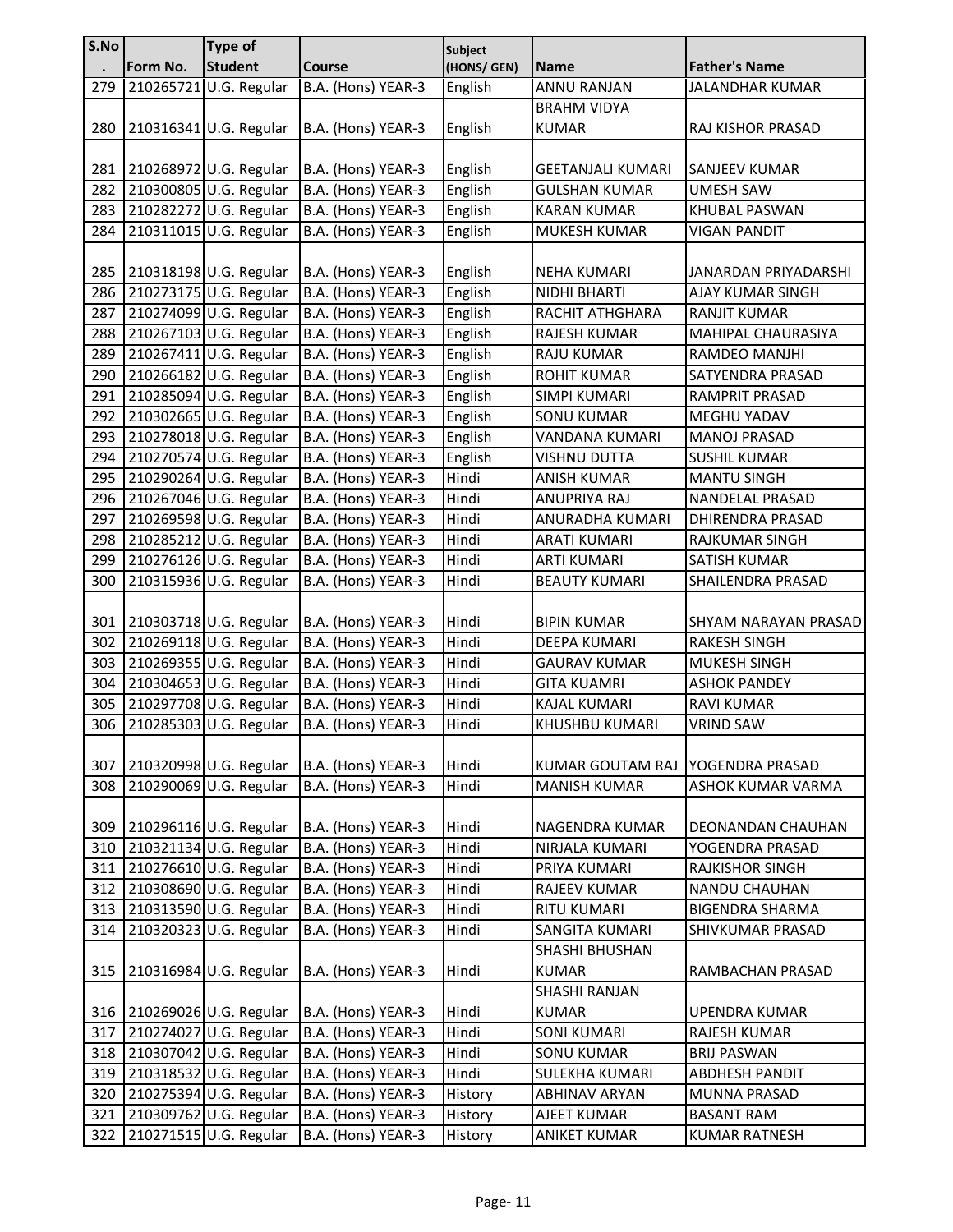| S.No |          | <b>Type of</b>         |                    | Subject     |                        |                            |
|------|----------|------------------------|--------------------|-------------|------------------------|----------------------------|
|      | Form No. | <b>Student</b>         | <b>Course</b>      | (HONS/ GEN) | <b>Name</b>            | <b>Father's Name</b>       |
| 323  |          | 210285880 U.G. Regular | B.A. (Hons) YEAR-3 | History     | <b>ANJALI SINGH</b>    | <b>BIRENDR KUMAR SINGH</b> |
|      |          |                        |                    |             | <b>ANKIT BHUSHAN</b>   |                            |
| 324  |          | 210281264 U.G. Regular | B.A. (Hons) YEAR-3 | History     | <b>KUMAR</b>           | <b>SUNIL PRASAD</b>        |
| 325  |          | 210307748 U.G. Regular | B.A. (Hons) YEAR-3 | History     | <b>ANNU KUMAR</b>      | ARAVIND KUMAR              |
| 326  |          | 210275570 U.G. Regular | B.A. (Hons) YEAR-3 | History     | <b>ARTI KUMARI</b>     | RAKESH KUMAR SINGH         |
| 327  |          | 210315599 U.G. Regular | B.A. (Hons) YEAR-3 | History     | <b>BAIJU KUMAR</b>     | <b>ASHOK PASWAN</b>        |
| 328  |          | 210294896 U.G. Regular | B.A. (Hons) YEAR-3 | History     | <b>BALMIKEE KUMAR</b>  | <b>UDAL PRASAD</b>         |
|      |          |                        |                    |             |                        |                            |
| 329  |          | 210276903 U.G. Regular | B.A. (Hons) YEAR-3 | History     | <b>BHARTI KUMARI</b>   | PARMESHWAR SHARMA          |
|      |          |                        |                    |             | <b>BHOLA KUMAR</b>     |                            |
| 330  |          | 210274718 U.G. Regular | B.A. (Hons) YEAR-3 | History     | <b>MATHURI</b>         | DILIP PRASAD MATHURI       |
| 331  |          | 210315593 U.G. Regular | B.A. (Hons) YEAR-3 | History     | <b>BIBHA KUMARI</b>    | AWADESH PRASAD             |
| 332  |          | 210268907 U.G. Regular | B.A. (Hons) YEAR-3 | History     | <b>CHANDAN KUMAR</b>   | <b>VIRENDRA PRASAD</b>     |
|      |          |                        |                    |             |                        | <b>RANJIT KUMAR</b>        |
| 333  |          | 210269258 U.G. Regular | B.A. (Hons) YEAR-3 | History     | DEEPAK KUMAR           | <b>CHAUDHARY</b>           |
| 334  |          | 210269426 U.G. Regular | B.A. (Hons) YEAR-3 | History     | <b>DEEPAK KUMAR</b>    | HARI CHARAN SAW            |
| 335  |          | 210295116 U.G. Regular | B.A. (Hons) YEAR-3 | History     | <b>DHIRAJ KUMAR</b>    | <b>SURENDRA PRASAD</b>     |
| 336  |          | 210305471 U.G. Regular | B.A. (Hons) YEAR-3 | History     | <b>GAJENDRA MANJHI</b> | <b>ASHOK MANJHI</b>        |
|      |          |                        |                    |             | <b>GAURI SHANKAR</b>   |                            |
| 337  |          | 210285817 U.G. Regular | B.A. (Hons) YEAR-3 | History     | PRASAD                 | AKHILESH PRASAD            |
| 338  |          | 210273860 U.G. Regular | B.A. (Hons) YEAR-3 | History     | <b>GAUTAM KUMAR</b>    | <b>SUCHIT SINGH</b>        |
| 339  |          | 210317323 U.G. Regular | B.A. (Hons) YEAR-3 | History     | <b>GUDDU KUMAR</b>     | RAJ KUMAR YADAV            |
| 340  |          | 210304304 U.G. Regular | B.A. (Hons) YEAR-3 | History     | <b>JITU KUMAR</b>      | <b>MAHESHWAR MAHTO</b>     |
| 341  |          | 210304215 U.G. Regular | B.A. (Hons) YEAR-3 | History     | <b>JULI KUMARI</b>     | <b>ARUN SINGH</b>          |
|      |          |                        |                    |             |                        |                            |
| 342  |          | 210288557 U.G. Regular | B.A. (Hons) YEAR-3 | History     | JYOTI BASHU KUMAR      | <b>ARJUN PRASAD</b>        |
| 343  |          | 210304854 U.G. Regular | B.A. (Hons) YEAR-3 | History     | KAJAL KUMARI           | SHAILESH SINGH             |
| 344  |          | 210283818 U.G. Regular | B.A. (Hons) YEAR-3 | History     | <b>KEVILAL KUMAR</b>   | <b>SHRAVAN SAW</b>         |
| 345  |          | 210294998 U.G. Regular | B.A. (Hons) YEAR-3 | History     | <b>KHUSHBOO KUMARI</b> | <b>ARUN PRASAD</b>         |
| 346  |          | 210295897 U.G. Regular | B.A. (Hons) YEAR-3 | History     | KHUSHBU KUMARI         | RISHIKESHVAR PRASAD        |
| 347  |          | 210273070 U.G. Regular | B.A. (Hons) YEAR-3 | History     | <b>KULDEEP KUMAR</b>   | KAILASH CHAUDHARY          |
| 348  |          | 210276775 U.G. Regular | B.A. (Hons) YEAR-3 | History     | <b>KUNDAN KUMAR</b>    | <b>KAMLESH PRASAD</b>      |
| 349  |          | 210290811 U.G. Regular | B.A. (Hons) YEAR-3 | History     | MD RAQUIB JAVED        | MD JAMAL UDDIN             |
| 350  |          | 210274375 U.G. Regular | B.A. (Hons) YEAR-3 | History     | MUKUL SHARMA           | ARVIND SHARMA              |
| 351  |          | 210312383 U.G. Regular | B.A. (Hons) YEAR-3 | History     | <b>NAKUL KUMAR</b>     | SANJAY KUMAR               |
| 352  |          | 210275359 U.G. Regular | B.A. (Hons) YEAR-3 | History     | <b>NEHA KUMARI</b>     | JITENDRA KUMAR             |
| 353  |          | 210290155 U.G. Regular | B.A. (Hons) YEAR-3 | History     | <b>NILAM KUMARI</b>    | <b>MANOJ CHAUDHARY</b>     |
|      |          |                        |                    |             |                        |                            |
| 354  |          | 210263126 U.G. Regular | B.A. (Hons) YEAR-3 | History     | NIRANJAN KUMAR         | UDAY SHANKAR PRASAD        |
| 355  |          | 210285776 U.G. Regular | B.A. (Hons) YEAR-3 | History     | NISHA BHARTI           | <b>BHUSHAN PASWAN</b>      |
|      |          |                        |                    |             | NISHA KUMARI           |                            |
| 356  |          | 210308161 U.G. Regular | B.A. (Hons) YEAR-3 | History     | <b>BHARTI</b>          | VINOD KUMAR MANJHI         |
| 357  |          | 210262923 U.G. Regular | B.A. (Hons) YEAR-3 | History     | NITA SHREE             | RAJEEV SHREE RANJAN        |
| 358  |          | 210267724 U.G. Regular | B.A. (Hons) YEAR-3 | History     | NITISH KUMAR           | RAVIRANJAN SINGH           |
| 359  |          | 210314956 U.G. Regular | B.A. (Hons) YEAR-3 | History     | PHIROJ KUMAR           | LAKSHAMI PASWAN            |
| 360  |          | 210274599 U.G. Regular | B.A. (Hons) YEAR-3 | History     | PRADEEP KUMAR          | MUNNA PRASAD               |
| 361  |          | 210310411 U.G. Regular | B.A. (Hons) YEAR-3 | History     | PRADIP KUMAR           | SIKANDAR PASWAN            |
|      |          |                        |                    |             |                        |                            |
| 362  |          | 210283182 U.G. Regular | B.A. (Hons) YEAR-3 | History     | PRITI RANJANA          | KAUSHALENDRA KUMAR         |
| 363  |          | 210278489 U.G. Regular | B.A. (Hons) YEAR-3 | History     | PRIYAM SONI            | <b>ANIL KUMAR</b>          |
| 364  |          | 210267902 U.G. Regular | B.A. (Hons) YEAR-3 | History     | PRIYANKA KUMARI        | NAGENDRA PRASAD            |
| 365  |          | 210267868 U.G. Regular | B.A. (Hons) YEAR-3 | History     | PRIYANKA KUMARI        | JAYPRAKASH NARAYAN         |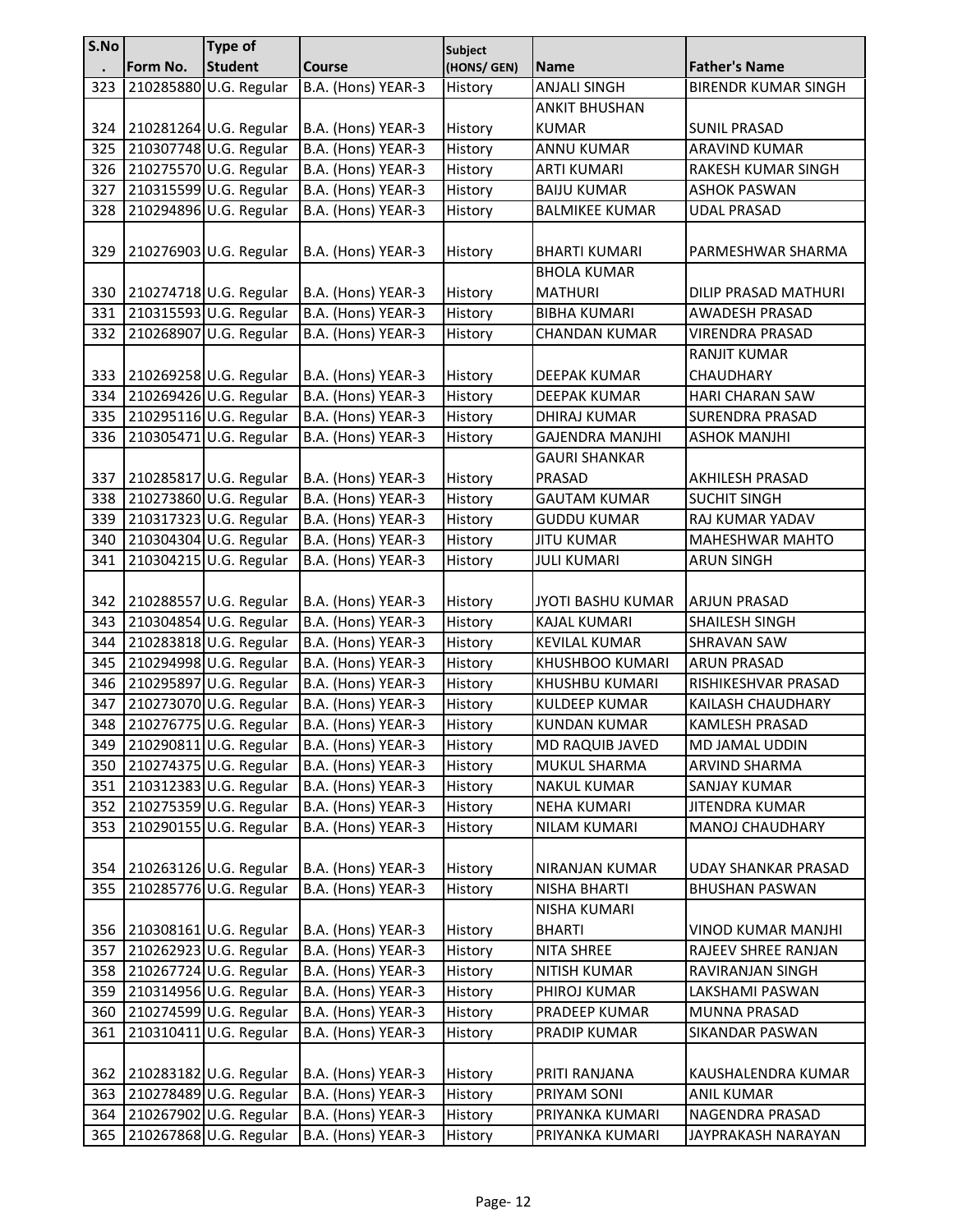| S.No |          | <b>Type of</b>         |                    | <b>Subject</b> |                       |                                         |
|------|----------|------------------------|--------------------|----------------|-----------------------|-----------------------------------------|
|      | Form No. | <b>Student</b>         | <b>Course</b>      | (HONS/ GEN)    | <b>Name</b>           | <b>Father's Name</b>                    |
| 366  |          | 210286526 U.G. Regular | B.A. (Hons) YEAR-3 | History        | RAHUL KUMAR           | <b>SURENDRA CHAUDHRY</b>                |
| 367  |          | 210288227 U.G. Regular | B.A. (Hons) YEAR-3 | History        | <b>RAHUL KUMAR</b>    | <b>SURESH CHAUDHARY</b>                 |
| 368  |          | 210312154 U.G. Regular | B.A. (Hons) YEAR-3 | History        | RAHUL KUMAR           | PRADIP PRASAD                           |
| 369  |          | 210320169 U.G. Regular | B.A. (Hons) YEAR-3 | History        | RAHUL RAJ             | <b>ARVIND PASWAN</b>                    |
| 370  |          | 210286063 U.G. Regular | B.A. (Hons) YEAR-3 | History        | RAJA RAM KUMAR        | <b>SURESH CHAUDHARY</b>                 |
|      |          |                        |                    |                |                       |                                         |
| 371  |          | 210310179 U.G. Regular | B.A. (Hons) YEAR-3 | History        | RAJANIKANT KUMAR      | <b>SUVELAL CHAUHAN</b>                  |
| 372  |          | 210275230 U.G. Regular | B.A. (Hons) YEAR-3 | History        | RAJESH KUMAR          | <b>SUBODH PASWAN</b>                    |
| 373  |          | 210303286 U.G. Regular | B.A. (Hons) YEAR-3 | History        | RAJESH KUMAR          | <b>AMIRAK MOCHI</b>                     |
| 374  |          | 210274558 U.G. Regular | B.A. (Hons) YEAR-3 | History        | RAJNIKANT KUMAR       | <b>VINESH KEWAT</b>                     |
| 375  |          | 210279263 U.G. Regular | B.A. (Hons) YEAR-3 | History        | RAJU KUMAR            | RAJ KAPOOR TANTI                        |
| 376  |          | 210274500 U.G. Regular | B.A. (Hons) YEAR-3 | History        | RAJU KUMAR            | <b>INDRADEO CHAUHAN</b>                 |
| 377  |          | 210297940 U.G. Regular | B.A. (Hons) YEAR-3 | History        | RAKHI KUMARI          | <b>SUSHIL KUMAR</b>                     |
| 378  |          | 210311558 U.G. Regular | B.A. (Hons) YEAR-3 | History        | <b>RAVI KUMAR</b>     | <b>AVDHESH BIND</b>                     |
|      |          |                        |                    |                |                       |                                         |
| 379  |          | 210269252 U.G. Regular | B.A. (Hons) YEAR-3 | History        | RAVIRANJAN KUMAR      | <b>SUBHASH MISTRI</b>                   |
| 380  |          | 210279793 U.G. Regular | B.A. (Hons) YEAR-3 | History        | <b>RISHI KUMAR</b>    | <b>SUREANDRA PANDIT</b>                 |
| 381  |          | 210270903 U.G. Regular | B.A. (Hons) YEAR-3 | History        | RITESH KUMAR          | <b>BRAJESH ROY</b>                      |
| 382  |          | 210267681 U.G. Regular | B.A. (Hons) YEAR-3 | History        | RITIK RAJ             | <b>ARJUN PANDIT</b>                     |
| 383  |          | 210295085 U.G. Regular | B.A. (Hons) YEAR-3 | History        | <b>ROHIT KUMAR</b>    | <b>SANTOSH KUMAR</b>                    |
| 384  |          | 210309414 U.G. Regular | B.A. (Hons) YEAR-3 | History        | SADHANA SINHA         | <b>GOPENDU KUMAR</b>                    |
| 385  |          | 210263040 U.G. Regular | B.A. (Hons) YEAR-3 | History        | <b>SAMIR BHARTI</b>   | DHIRENDRA PRASAD                        |
| 386  |          | 210284469 U.G. Regular | B.A. (Hons) YEAR-3 | History        | SATYENDRA KUMAR       | <b>SHRAVAN PANDIT</b>                   |
| 387  |          | 210270878 U.G. Regular | B.A. (Hons) YEAR-3 | History        | SAURAV KUMAR          | PARVIND KUMAR                           |
| 388  |          | 210286406 U.G. Regular | B.A. (Hons) YEAR-3 | History        | SHIVJI KUMAR          | RAMASHISH PASWAN                        |
| 389  |          | 210309410 U.G. Regular | B.A. (Hons) YEAR-3 | History        | SHREYA KUMARI         | <b>SIKANDAR KUMAR</b>                   |
|      |          |                        |                    |                |                       |                                         |
| 390  |          | 210298259 U.G. Regular | B.A. (Hons) YEAR-3 | History        |                       | SHRI NANDAN KUMAR SHYAMSUNDAR RAVIDAS   |
| 391  |          | 210273032 U.G. Regular | B.A. (Hons) YEAR-3 | History        | SIMPI KUMARI          | <b>SATYENDR PRASAD</b>                  |
| 392  |          | 210283296 U.G. Regular | B.A. (Hons) YEAR-3 | History        | <b>SONAM BHARTI</b>   | RANJIT SHARMA                           |
| 393  |          | 210306325 U.G. Regular | B.A. (Hons) YEAR-3 | History        | <b>SUHANI KUMARI</b>  | <b>MUNNA TIWARI</b>                     |
| 394  |          | 210303464 U.G. Regular | B.A. (Hons) YEAR-3 | History        | <b>SUMAN KUMARI</b>   | <b>SURESH PASWAN</b>                    |
| 395  |          | 210309257 U.G. Regular | B.A. (Hons) YEAR-3 | History        | <b>SURAJ KUMAR</b>    |                                         |
|      |          |                        |                    |                |                       | <b>SHYAM KUMAR</b>                      |
| 396  |          | 210289634 U.G. Regular | B.A. (Hons) YEAR-3 | History        | <b>SWETA KUMARI</b>   | <b>BINOD KUMAR</b>                      |
| 397  |          | 210290279 U.G. Regular | B.A. (Hons) YEAR-3 | History        | <b>VIKASH KUMAR</b>   | MANOJ CHAUDHARY                         |
|      |          |                        |                    | Political      |                       |                                         |
| 398  |          | 210306830 U.G. Regular | B.A. (Hons) YEAR-3 | Science        |                       | ABHINANDAN KUMAR JIITENDRA PRASAD YADAV |
|      |          |                        |                    | Political      |                       |                                         |
| 399  |          | 210284380 U.G. Regular | B.A. (Hons) YEAR-3 | Science        | <b>ABHISHEK KUMAR</b> | <b>DINESH SINGH</b>                     |
|      |          |                        |                    | Political      |                       |                                         |
| 400  |          | 210317988 U.G. Regular | B.A. (Hons) YEAR-3 | Science        | <b>ABHISHEK KUMAR</b> | KAUSHAL SHARMA                          |
|      |          |                        |                    | Political      |                       | DEVENDRA PRASAD                         |
| 401  |          | 210305121 U.G. Regular | B.A. (Hons) YEAR-3 | Science        | ABHISHEK KUMAR        | YADAV                                   |
|      |          |                        |                    | Political      |                       |                                         |
| 402  |          | 210306112 U.G. Regular | B.A. (Hons) YEAR-3 | Science        | <b>ADITYA SHANKER</b> | JAY SHANKER PRASAD                      |
|      |          |                        |                    | Political      |                       |                                         |
| 403  |          | 210311003 U.G. Regular | B.A. (Hons) YEAR-3 | Science        | AJEET KUMAR           | <b>ASHOK SHARMA</b>                     |
|      |          |                        |                    | Political      |                       |                                         |
| 404  |          | 210267249 U.G. Regular | B.A. (Hons) YEAR-3 | Science        | <b>ANIKET ANAND</b>   | ABHAY KUMAR BARNWAL                     |
|      |          |                        |                    | Political      |                       |                                         |
| 405  |          | 210274161 U.G. Regular | B.A. (Hons) YEAR-3 | Science        | <b>ANIKET TANTI</b>   | <b>SUJEET TANTI</b>                     |
|      |          |                        |                    |                |                       |                                         |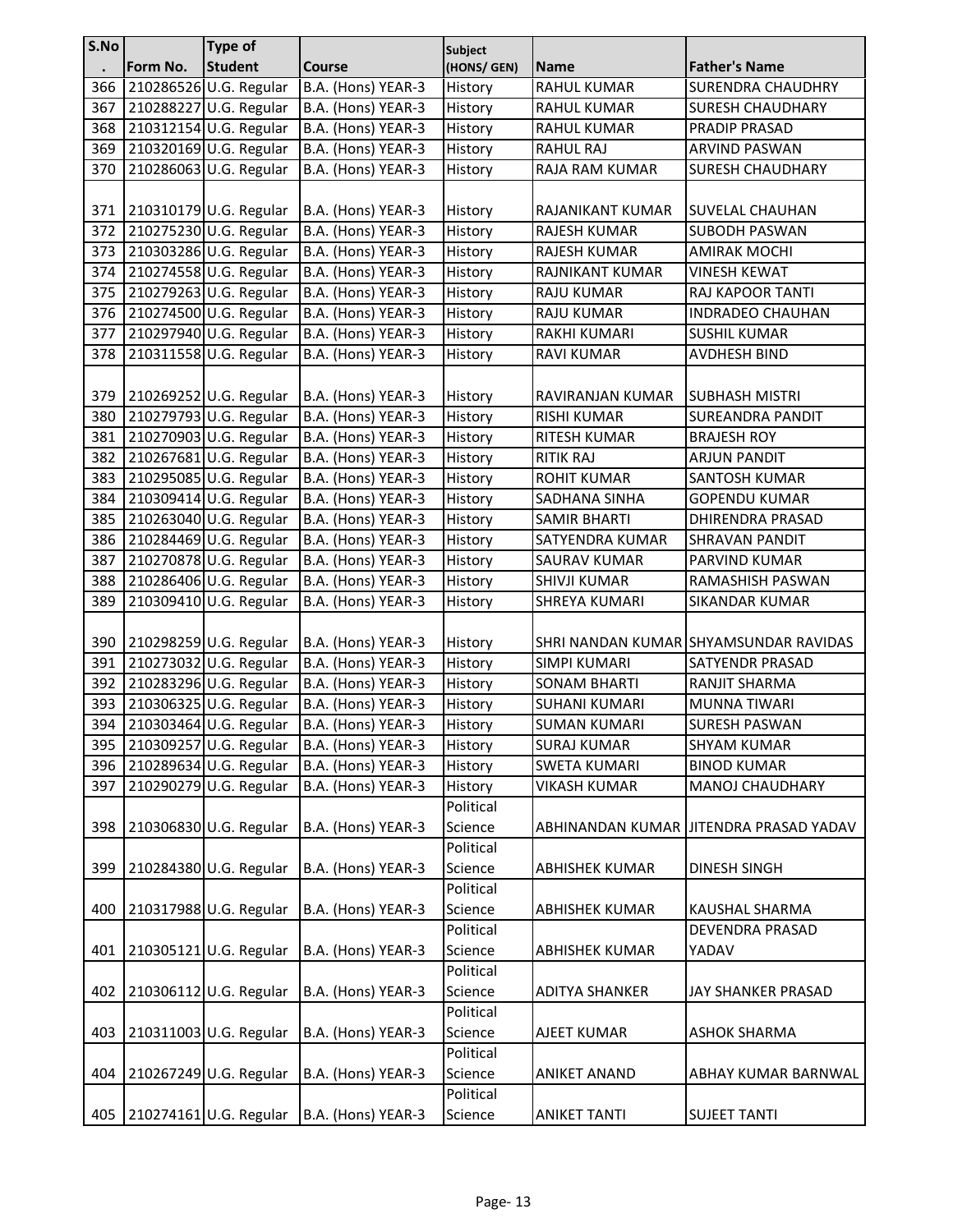| S.No |          | <b>Type of</b>         |                    | <b>Subject</b> |                       |                        |
|------|----------|------------------------|--------------------|----------------|-----------------------|------------------------|
|      | Form No. | <b>Student</b>         | <b>Course</b>      | (HONS/ GEN)    | Name                  | <b>Father's Name</b>   |
|      |          |                        |                    | Political      |                       |                        |
| 406  |          | 210277252 U.G. Regular | B.A. (Hons) YEAR-3 | Science        | <b>ANKITA MALA</b>    | ARVIND KUMAR           |
|      |          |                        |                    | Political      |                       |                        |
| 407  |          | 210288409 U.G. Regular | B.A. (Hons) YEAR-3 | Science        | ANSHIKA RAJ           | PARMANAND PRASAD       |
|      |          |                        |                    | Political      |                       |                        |
| 408  |          | 210273413 U.G. Regular | B.A. (Hons) YEAR-3 | Science        | ANURADHA KUMARI       | <b>BADRI CHOUDHARY</b> |
|      |          |                        |                    | Political      |                       |                        |
| 409  |          | 210266582 U.G. Regular | B.A. (Hons) YEAR-3 | Science        | <b>ASHISH RANJAN</b>  | <b>KAMLESH PRASAD</b>  |
|      |          |                        |                    | Political      |                       |                        |
| 410  |          | 210312339 U.G. Regular | B.A. (Hons) YEAR-3 | Science        | <b>BITTU KUMAR</b>    | MITHLESH PRASAD        |
|      |          |                        |                    | Political      |                       |                        |
| 411  |          | 210295939 U.G. Regular | B.A. (Hons) YEAR-3 | Science        | <b>CHANDAN KUMAR</b>  | ARVIND PRASAD          |
|      |          |                        |                    | Political      |                       |                        |
| 412  |          | 210312822 U.G. Regular | B.A. (Hons) YEAR-3 | Science        | GAJENDRA KUMAR        | <b>KAPIL PRASAD</b>    |
|      |          |                        |                    | Political      |                       |                        |
| 413  |          | 210285352 U.G. Regular | B.A. (Hons) YEAR-3 | Science        | <b>KAVITA</b>         | SHIV LAL CHAUHAN       |
|      |          |                        |                    | Political      | <b>KUMARI KALPANA</b> |                        |
| 414  |          | 210284016 U.G. Regular | B.A. (Hons) YEAR-3 | Science        | <b>SINHA</b>          | <b>SUJEET KUMAR</b>    |
|      |          |                        |                    | Political      |                       |                        |
| 415  |          | 210274508 U.G. Regular | B.A. (Hons) YEAR-3 | Science        | <b>MADHU KUMARI</b>   | YUGESHVAR PRASAD       |
|      |          |                        |                    | Political      |                       |                        |
| 416  |          | 210287279 U.G. Regular | B.A. (Hons) YEAR-3 | Science        | <b>MANTI KUMARI</b>   | <b>UMESH RAJAK</b>     |
|      |          |                        |                    | Political      |                       |                        |
| 417  |          | 210318395 U.G. Regular | B.A. (Hons) YEAR-3 | Science        | NISHA KUMARI          | RANJIT PRASAD          |
|      |          |                        |                    | Political      |                       |                        |
| 418  |          | 210269377 U.G. Regular | B.A. (Hons) YEAR-3 | Science        | POOJA KUMARI          | KAUSHLENDRA PRASAD     |
|      |          |                        |                    | Political      |                       |                        |
| 419  |          | 210300325 U.G. Regular | B.A. (Hons) YEAR-3 | Science        | PRASHANT KUMAR        | YADVENDU KUMAR         |
|      |          |                        |                    | Political      |                       | <b>UMESH PRASAD</b>    |
| 420  |          | 210263224 U.G. Regular | B.A. (Hons) YEAR-3 | Science        | PRINCE KUMAR          | <b>KUSHWAHA</b>        |
|      |          |                        |                    | Political      |                       |                        |
| 421  |          | 210290116 U.G. Regular | B.A. (Hons) YEAR-3 | Science        | <b>RAM KUMAR</b>      | RAM PRAVESH KEWAT      |
|      |          |                        |                    | Political      |                       |                        |
| 422  |          | 210279403 U.G. Regular | B.A. (Hons) YEAR-3 | Science        | RANJEET KUMAR         | SHYAMBABU CHOUHAN      |
|      |          |                        |                    | Political      |                       |                        |
| 423  |          | 210269731 U.G. Regular | B.A. (Hons) YEAR-3 | Science        | RAUSHAN KUMAR         | SHASHI BHUSHAN PRASAD  |
|      |          |                        |                    | Political      |                       |                        |
| 424  |          | 210296632 U.G. Regular | B.A. (Hons) YEAR-3 | Science        | RAVI RITESH KUMAR     | <b>VIJAY KUMAR</b>     |
|      |          |                        |                    | Political      |                       |                        |
| 425  |          | 210264309 U.G. Regular | B.A. (Hons) YEAR-3 | Science        | RAVIRANJAN KUMAR      | <b>DILIP RAUT</b>      |
|      |          |                        |                    | Political      |                       |                        |
| 426  |          | 210275427 U.G. Regular | B.A. (Hons) YEAR-3 | Science        | SANDIP KUMAR          | GANESH VISHWKARMA      |
|      |          |                        |                    | Political      |                       |                        |
| 427  |          | 210267481 U.G. Regular | B.A. (Hons) YEAR-3 | Science        | SHUBHAM KUMAR         | <b>BRAJESH KUMAR</b>   |
|      |          |                        |                    | Political      |                       |                        |
| 428  |          | 210308702 U.G. Regular | B.A. (Hons) YEAR-3 | Science        | <b>SONU KUMAR</b>     | PINTU PRASAD           |
|      |          |                        |                    | Political      |                       |                        |
| 429  |          | 210271602 U.G. Regular | B.A. (Hons) YEAR-3 | Science        | SUDARSHAN KUMAR       | <b>VINOD PRASAD</b>    |
|      |          |                        |                    | Political      |                       |                        |
| 430  |          | 210308717 U.G. Regular | B.A. (Hons) YEAR-3 | Science        | SUDHAKAR SINGH        | <b>SUDHIR SINGH</b>    |
|      |          |                        |                    | Political      |                       |                        |
| 431  |          | 210312637 U.G. Regular | B.A. (Hons) YEAR-3 | Science        | <b>SWEETY KUMARI</b>  | <b>SUBODH KUMAR</b>    |